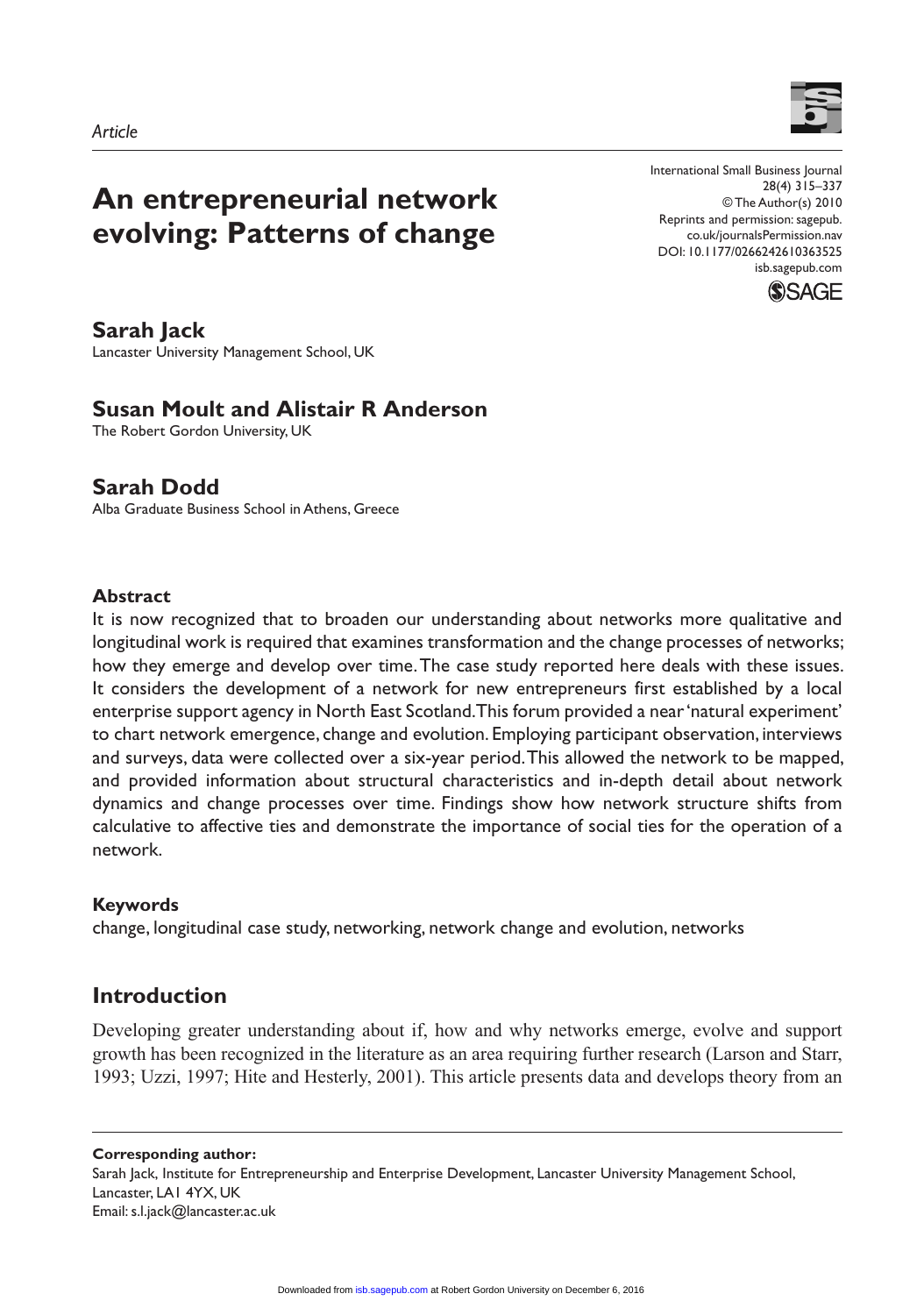unusual case, the emergence and development of a new network, where the unit of analysis is not the individual or the cluster, but the emergent network itself (Hite and Hesterly, 2001; Hite, 2003, 2005). Longitudinal observation, examination and analysis of network configuration, reconfiguration and change in an entrepreneurial network over a six-year period were undertaken about what appears to be an almost natural experiment in networking. Examining rich data about transformation enabled the purpose, content and objectives of entrepreneurial networking to be analysed. From this analysis we propose that networking is fundamentally based on a social enactment of what it means to be enterprising (Hill et al., 1997; De Koning, 1999; Singh et al., 1999). Furthermore, networks are not just about resource acquisition; but rather are more about softer, socialized issues, such as social learning and confidence building through interdependence and the sharing of experience.

The contribution of this article lies in three distinct areas. First, the content of the study, in that the longitudinal case of network change over time demonstrates the evolution and developments from a manufactured grouping of individuals to an interactive organic network. This helps extend recent work which considers evolutionary perspectives on networks and interorganizational cooperation (Hite, 2005; Neergaard and Ulhoi, 2006; Jack et al., 2008), particularly the role of government agencies. Second, the lens employed to explore the unit of analysis is different from most previous work. Rather than focusing on the entrepreneur, it considers changes in the actual network and uses this as a mechanism to help enhance understanding about networking. A case study approach combining qualitative and quantitative techniques, but with the emphasis on qualitative interpretation, was used. This allowed data about the network and the interactions of the network members to be collected. Analysis of this duality of individual and group used the constant comparative method allowing the dynamics of the relationships and outcomes to be synthesized. Finally, theoretical observations about the nature of networks are presented. Our findings illustrate that through the active formation of network ties, gaps in the entrepreneur's information, asset and social legitimation requirements are bridged. Thus, the network appears to shift and adapt to fit the needs of its participants. Accordingly, this work supports early entrepreneurial social network theory, that networks fluctuate and change over time, but also extends the findings of Mitchell (1969), Aldrich and Zimmer (1986), Birley (1985) and Johannisson (1987, 1988) in that, through action research, it demonstrates that networks are organic structures, responding to the needs of network members.

# **Networks and networking in the literature**

Networking is increasingly recognized to be a critical factor of the entrepreneurial process and has, since the 1990s according to Neergaard et al. (2005), become a major theme in entrepreneurship research (Hansen, 1995; Chell and Baines, 2000; Dodd et al., 2002; Jack et al., 2008). Defined as 'a set of actors and some set of relationships that link them' (Hoang and Antoncic, 2003: 167), it is acknowledged that network research is not unproblematic (Coviello, 2005). One typical problem lies in the unit of analysis; a network can be argued to exist as a *sui generis* entity, something above and different from the members of the network. Networks are constituted from the constellation of dyadic, triadic and multiplex ties between members (Larson, 1992; Johannisson, 1996; Hite, 2005). Hence issues arise about whether we can understand networks best by looking at the ties which form the structure of networks or by exploring the interactions between and among these ties. Looking at ties can tell us much about the structural components of the interaction (Johanson and Mattsson, 1987; Anderson et al., 1994; Gadde et al., 2003), for example, whether the network link is based on reciprocity and hence calculative or instrumental; whether the bonds are affective and more about a loose obligation. Using these areas as the focus of enquiry can tell us much about the process of networking, but conversely, using this micro examination of ties tells us very little about the network itself. In contrast, if we try to understand the network as an organization, we can count linkages, situate connections and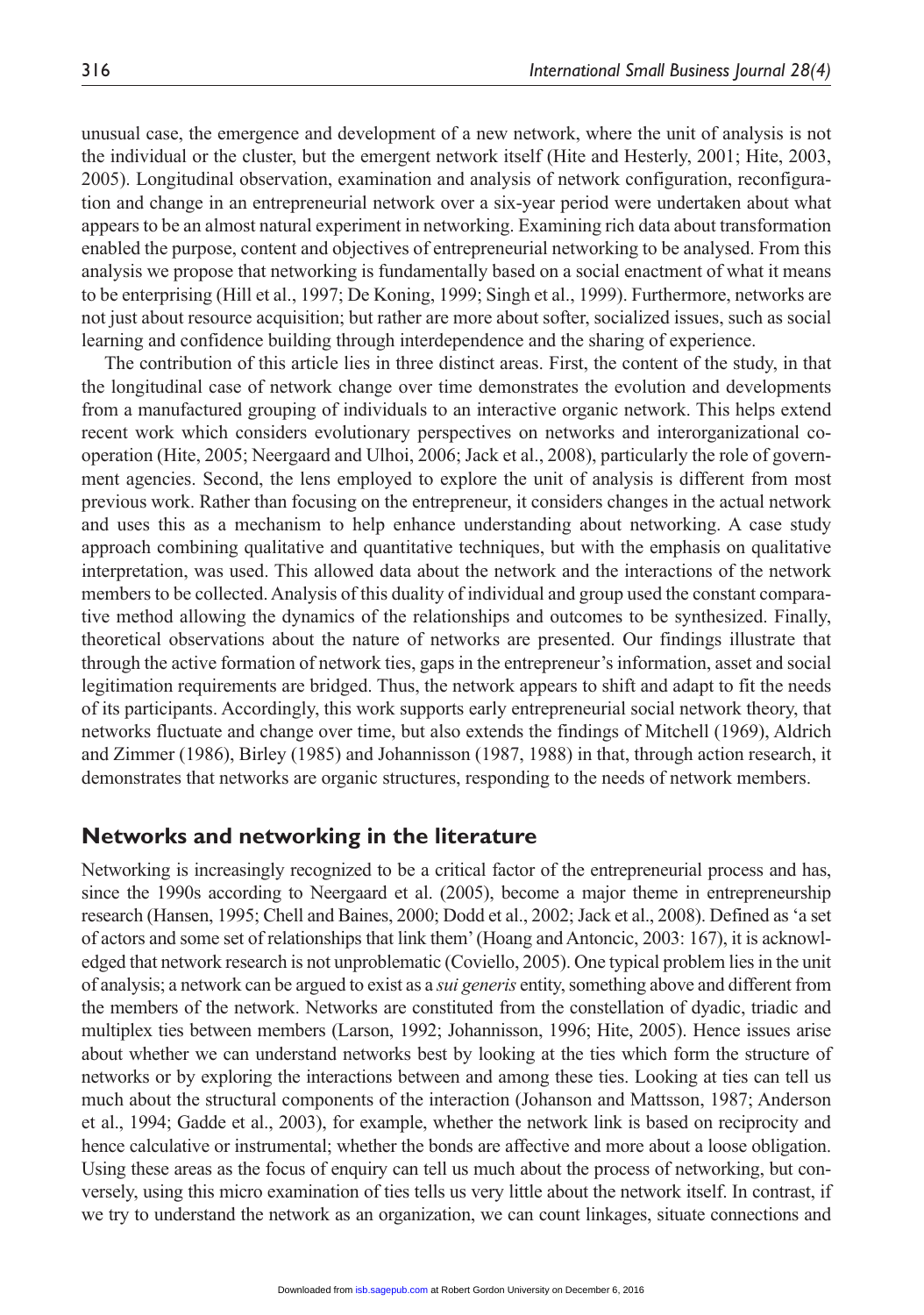build up a map of the network, but we then know very little about the nature of the process of networking. Such maps of networks are fairly static and difficult to combine with process approaches. It seems then that we have a research dilemma; should we study *networking* or *networks*?

This is not to say that either research perspective cannot produce interesting results. The networks as organizations literature has made significant advances in our understanding of whether these networks are some sort of intermediate form, located somewhere between markets and hierarchies, or are an entirely new form of organization (Arias, 1995). Similarly work on social bonds of trust and commitment between ties (Etzioni, 1988; Anderson et al., 2007) has shed considerable light on network interaction. Conceptually these different approaches not only produce different understandings, but have very different starting points with respect to the selection of dependent or independent variables. For example, if studying the network, social capital (social capital is often seen as a critical part of network research) can become the explanatory variable (Borgatti and Foster, 2003), however, if studying alliances, ties become the explanatory variable. Moreover, Fombrun (1982) proposed that we can distinguish two kinds of network, attribute networks, where individuals share a commonality (similarity of attributes, gender and the like); or transactional networks, where the focus is on the exchanges between individuals. Fombrun notes how, if one begins with transactions, attributes may be seen as explanatory variables. Yet, Anderson and Jack (2002) argued that social capital exists between individuals, is formed on the basis of affinities and that social capital also lubricates the transactions, so these two types of qualities do not serve to distinguish different types of networks. Rather both elements are likely to exist in a network and have been conceptualized as the structural and relational qualities (Granovetter, 1985). Nonetheless as Neergaard et al. (2005) note, extant research has concentrated on the structural and quantifiable aspects.

In essence, networking research can be seen to be problematic if we are concerned about developing a fuller appreciation and understanding of both network structure and process. By concentrating on the study of one aspect, the other aspect is thrown into shadow. Indeed this dichotomy is also manifest in the methodologies employed. In addressing questions about structure, how many contacts, how often and with whom, most often a quantitative approach has been employed. This clearly reflects the need for quantifiable data (Birley, 1985). In contrast, if we are interested in process, such data is less helpful and we may need a more fine-grained qualitative methodology to address subtle questions (Neergard et al., 2005: 349). However, in practice, many studies of entrepreneurial networking simply avoid the problem of unit of analysis. Nevertheless, Shaw (2006) defended the small firm as the choice of unit of analysis to explore network structure, processes and outcomes.

Borgatti and Foster (2003) argue that the outcome of networking represents the bulk of network research. This, they explain, is a consequence of the need to establish the field as legitimate. Only after it could be shown that networking had important consequences, endorsing networking as a legitimate topic, could work emerge which explored network change over time. This is certainly true of the entrepreneurial literature where networks are seen as a way to extend the potential resource base of the entrepreneur (Johannisson and Peterson, 1984; Birley, 1985; Aldrich and Zimmer, 1986; Carsrud and Johnson, 1989; Johannisson et al., 1994; Shaw, 2006). Thus networks act as a conduit for information (Steier and Greenwood, 1995), improve the possibilities of success (Johannisson and Peterson, 1984; Johannisson, 1986, 1987; Johannisson and Nilsson, 1989; Foss, 1994; Ostgaard and Birley, 1994; Hansen, 1995; Brüderl and Preisendörfer, 1998; Jack and Anderson, 2002) and, indeed, venture survival (Arocena, 1984; Brüderl and Szarka, 1990; Preisendörfer, 1998; Huggins, 2000). However, as Johannisson and Mønsted (1997) point out, this particular strand in the literature emphasizes the resource dependence perspective of networking. While this may address the 'why' questions about new ventures, it actually tells us little beyond the 'how' questions of entrepreneurial networking. In spite of these studies, recognized gaps in the literature stream remain, most notably in terms of a heightened understanding of the content of network interactions (O'Donnell et al.,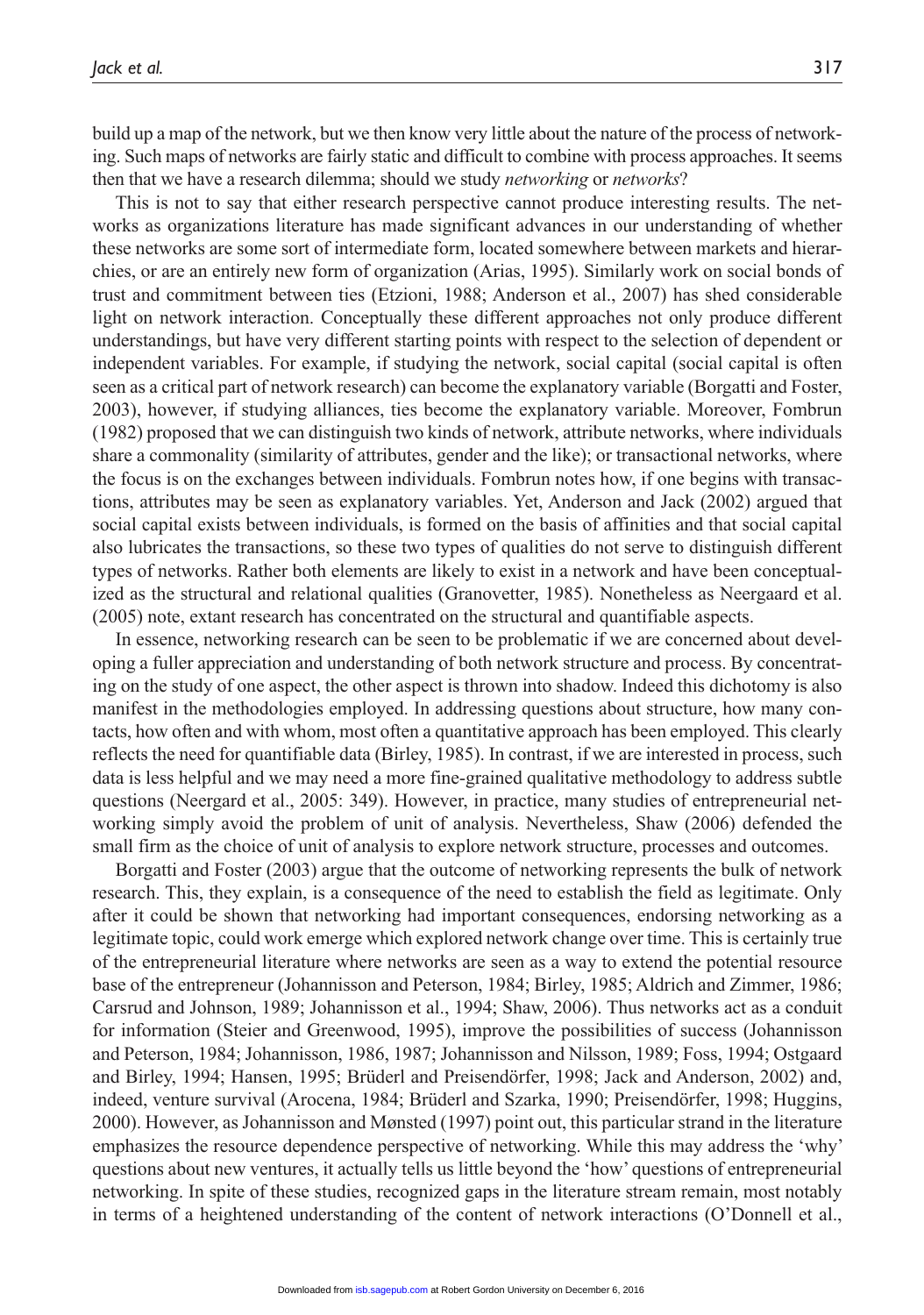2001; Barnir and Smith, 2002; Lechner and Dowling, 2003), the processes within network relations (O'Donnell et al., 2001) and the dynamic nature of networks over time (O'Donnell et al., 2001; Lechner and Dowling, 2003; Shaw, 2006). One recent response to this gap in the literature has been a new focus, network change. Network change offers the possibility of charting both structure and process. Larson and Starr (1993) were among the first to argue that entrepreneurial networks change over time. Their evolutionary view saw the shift from fairly simple dyadic relationships into multi dimensional relationships, thus illustrating both process and content.

# *Network change*

The literature on network change (see for example Larson and Starr, 1993; Schutjens and Stam, 2003; Greve and Salaff, 2003; Lechner and Dowling, 2003; Hite, 2005) may well demonstrate that network studies are a legitimate area of study, but it must be remembered that they are also a logical development of the resource-based view. Underpinning the temporal dynamics of network change is an assumption about the instrumentality of network resources; network change is seen as a response to changing entrepreneurial requirements. Johannisson (1988), for example, argues that establishing and developing a business requires different contacts and different resources over time. Granovetter (1985) also noted that social network ties are activated according to need, and are hence not fixed. A consequence of this view is that networks, as entities, can perhaps best be seen as a bundle of dynamic relationships, changing and process driven (Chell and Baines, 2000; Anderson and Jack, 2002). Moreover, what is true at the level of the individual entrepreneur may well be equally true at the level of a network, which comprises many individuals: dynamism, process and change remain key factors. So network change presents an interesting matrix for trying to understand the nature of networks. If the changes are, as the literature seems to suggest, entirely driven by resource acquisition, we may be able to use the matrix of change to develop a fuller understanding of the networks themselves. Typically the network change literature (Jack et al., 2008) uses and captures transitions, formations and reformations in response to environment and business development needs. However, this literature is based on an agglomeration of dyadic relationships; the individual's network changes. Our focus of enquiry is the network itself, thus providing us with a very different perspective, a theoretical platform from which to observe the emergence, development and change within the network as an entity. Moreover, by using the network as the unit of analysis, a medium level rather than purely micro or macro level of analysis is possible.

It is clear that whilst networks play important roles and that they change over time, we are less well informed about the dynamics, or indeed the reasons for change in networking over time. This issue presents our background research problem; in what ways, and for what reasons, do networks change? Dealing with this problem allows very clear research questions to be considered which go some way to help resolve some of the issues discussed earlier. If the unit of analysis is the network itself, we can see at a macro level how network structures change. Accordingly, the research questions address the macro issues. What is the nature of networks? What is the nature of the linkages which form the structure? What makes them work? But since networks are a constellation of ties, the micro level of interactions within the network can also be explored. Thus some of the micro issues can be considered: what is the nature of the exchanges within networks and how do they work? As explained earlier, the study presented here is of an emerging and developing network. Borgatti (2002) claims that what was once described as a group, a club or a trade association is now described as a network. But conversely, Fombrun, albeit writing in 1982, claimed that any *set* of individuals are tied by multiplex bonds. In fact, this study is intended to chart the developments from a group, characterized by very loose ties, into a network which is tied together by increasingly stronger multiplex bonds.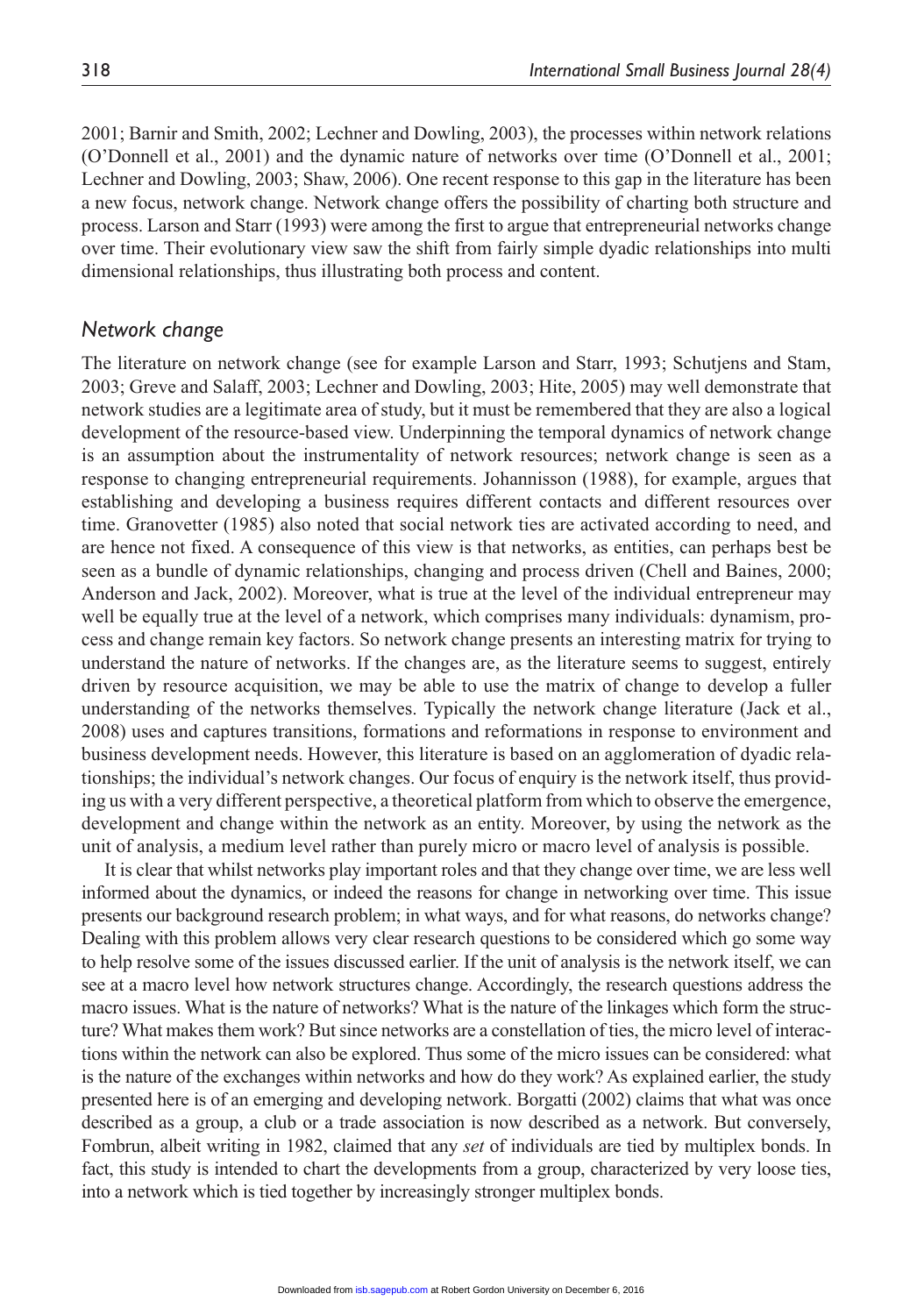# **Methodology**

The research problem identified was to understand network change by examining how and why the network changed over time. Zhang and Lin (2005) comment that although many studies have recognized network dynamic change as an important topic, the literature on change is not extensive. Coviello (2005) suggests that since networks are relationship based and consequently dynamic, network research is also time bound. For her, this suggests that research methodologies should be sensitive to how networks change over time. Moreover, O'Donnell et al. (2001) see it as imperative that networks should be studied over time. Similarly Hoang and Antonic (2003) argue that entrepreneurial studies should be longitudinal and show how network content, governance and structure emerge over time. Birley (1985) argued that the process view was necessary because firm start-up is not a discrete event, rather it is a process which may extend over a considerable time. There are of course some longitudinal studies. For example, Davidsson and Honig (2003) examined human and social capital over 18 months and found bridging and bonding social capital (strong and weak ties) a predictor for nascent entrepreneurs; Schutjens and Stam (2003) used longitudinal questionnaires to study aspects associated with evolution and argued the case for networks to be viewed in a spatial and temporal context. But, as Coviello (2005: 41) notes, the focus of many studies is on counting activities or types of network contacts over time; 'as such, the processes underlying network development are not captured'. Consequently, this study addresses a gap in the literature (Shaw, 2006).

This study is part of our ongoing interest in networks. Our previous work had concentrated on the social processes within networks, so when we had the opportunity to study this emergent organization, we felt that we could broaden the scope of our understanding. We became aware of the existence of the new 'network' when one of the authors, Susan, joined the group as a student as a way of becoming better acquainted with embryonic entrepreneurship. Her role at that point was participant as observer. Within a few months she was asked to join the committee and eventually took over the role of treasurer. At this point the research group realized it had the opportunity to study the formation and development of a network. Fortunately Susan had kept detailed accounts of her involvement, so that when we decided to make this a formal case study, we had a written record of events as well as her recollections of events. Susan had access to minutes, members' records and correspondence, attendance sheets and key secondary sources detailed below. This review provided qualitative and quantitative data about members' perceptions of the network. Later, when the local enterprise company declared its intention to withdraw financial support, Susan was asked to undertake a formal review of the network to establish whether it was worth continuing. So data were collected both ethnographically, as participant observer, and also in more 'objective' formats from the surveys and interviews. One task of the others in the research team was to help shape how the later data were collected. However, their primary role was in the analysis of the data, discussed in more detail below. The team were able, as a team, to compare and contrast the different data, examine its meaning and challenge individual perceptions. Thus, analysis was more soundly based. If analytical errors have been made, they were both joint and several, but overall are more likely to be objective because of the independent data scrutiny and analysis.

As Halinen and Tornroos (2005) recently noted, research methods and access to data in network studies have gained little attention. The research objective was to try to understand the processes of network formation and development over time. This called for a longitudinal case study approach to allow changes over time to be followed (Easton, 1995). Nonetheless, although the unit of analysis was the 'network', the nature of the network could only be understood by studying network members in context. Networks exist as dynamic relationships (Chell and Baines, 2000), changing and processual. However, because of the difficulty of studying networks most work does seem to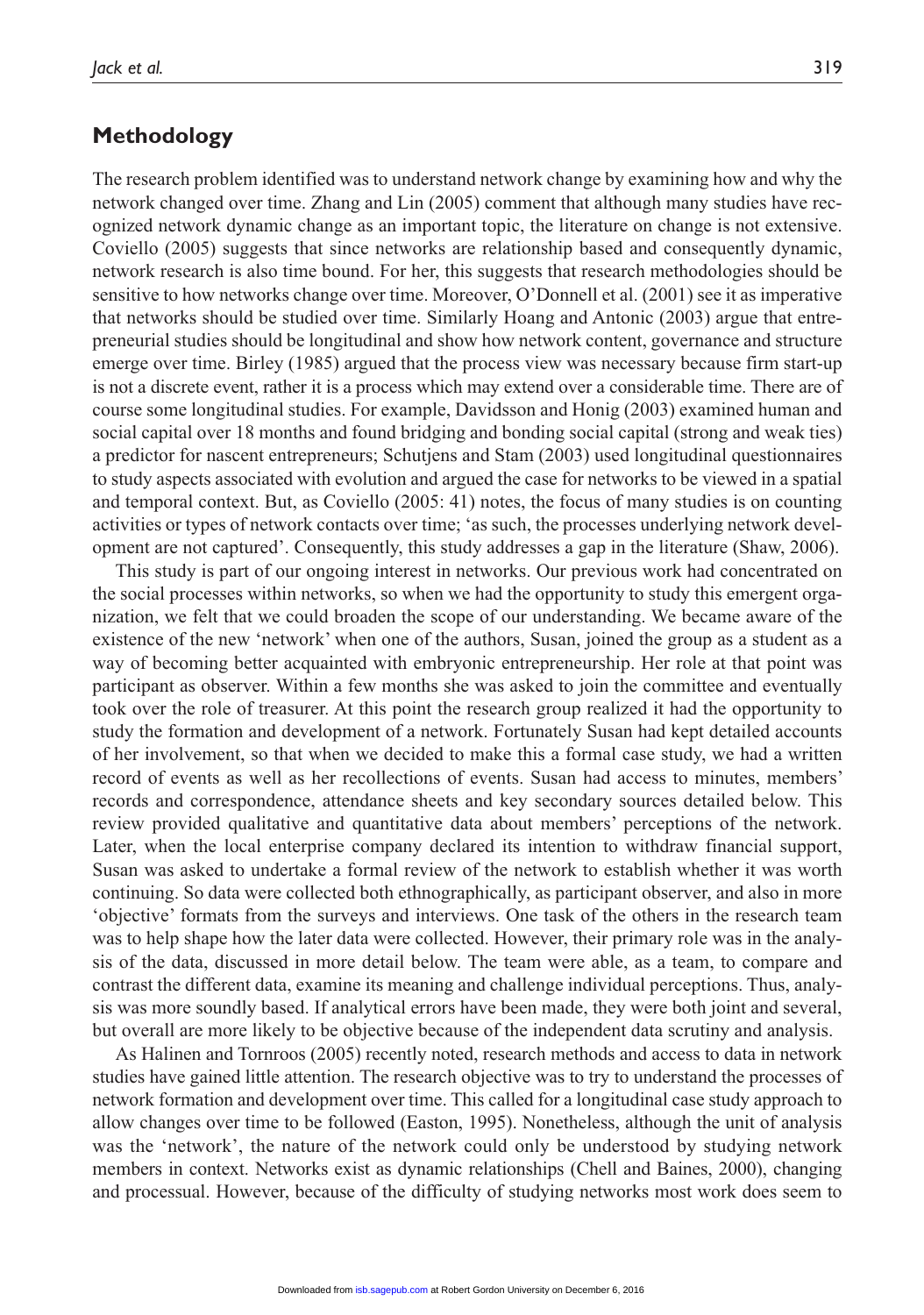end up taking a 'snapshot' of the network and what is happening within that network but only at a specific point in time. Hence, the changing nature of networks and the processual perspectives are ignored. However, networks only exist as a relational artefact; their objectification only becomes real as a product of relational interaction (Anderson and Jack, 2002). Consequently to understand a network, we need to know about the members and the interaction of members, since the network, although a *sui generis* thing in itself, is also the sum of interaction of the members. As has been noted elsewhere, networks actually create the environment so that 'networking process is the enactment of the environment' (Jack et al., 2008: 125). To this end, data about both the network and the network members was collected. Case studies are multi-perspectival analyses (Yin, 1994). This means that the researcher considers not just the voice and perspective of the actors, but also of the relevant groups of actors and the interaction between them (Halinen and Tornroos, 2005). Eisenhardt (1989) also points out that case studies can capture the dynamics. Thus, as Halinen and Tornroos (2005) argue, it seems obvious that a case strategy is most suitable for the study of business networks.

Within the case approach, researchers need to be clear about techniques. There is broad consensus that when tackling social phenomena such as networks, rich detail is so essential to the research process that qualitative studies are to be preferred (Blackburn et al., 1990; Chell and Haworth, 1992; Johannisson and Mønsted, 1997; Uzzi, 1997; Hill et al., 1999; Zeleny, 2001; Hoang and Antoncic, 2003; Jack et al., 2008). This is especially so when addressing the process, content and dynamics of networks, rather than purely structural matters (O'Donnell et al., 2001; Lechner and Dowling, 2003). A qualitative approach is also indicated by the relative lack of work in the area (Larson, 1992). Additional benefits of qualitative approaches include 'intensive investigation of developmental patterns' (Larson, 1992: 79), and 'sensitivity to the details of self-enforcing and trust-building idiosyncratic exchange processes' (Johannisson, 1996). A similar case has been made for the use of longitudinal studies, to enhance the knowledge gained by cross-sectional analysis, in the study of dynamic entrepreneurial networks (O'Donnell et al., 2001; Greve and Salaff, 2003; Hoang and Antoncic, 2003; Jack et al., 2008). O'Donnell et al. (2001) suggest, following Curran and Blackburn (1994) that the interactional aspect of networking calls for a qualitative approach. Aldrich (2001) argues that we need to look at event-driven processes. O'Donnell et al. (2001) also note that, within process, the content of network interactions is relatively neglected and suggest that an appreciation of these dimensions would increase our understanding of network process.

Nonetheless, case study methodology calls for a variety of data collection techniques. This study is probably methodologically unique, in that it adopts a longitudinal, qualitative approach to the study of content, processes and dynamics in entrepreneurial networks, but with some enrichment provided with the use of quantitative data. In this way we try to manage the epistemological divide between the interpretivist and functionalist paradigms (Burrell and Morgan, 1979), utilizing methodologies espoused by each paradigm (Gioia and Pitre, 1990). Our approach is thus not simply the uncritical methodological 'mix and match' of which much multi-method entrepreneurship research has been justifiably accused (Curran and Blackburn, 2001; Grant and Perren, 2002); we thus feel that a strength of the research is the multidimensional nature of the research methods employed. This is detailed below.

# *Desk research*

Access to the network's materials and archival records documenting the history and development of the forum – members' correspondence, marketing material, committee minutes and attendance records – was acquired. Two particularly important secondary sources were used:

• A members' meeting was held in December 1997 to review the development of the organization to date, the membership's aspirations and the way forward. The facilitator's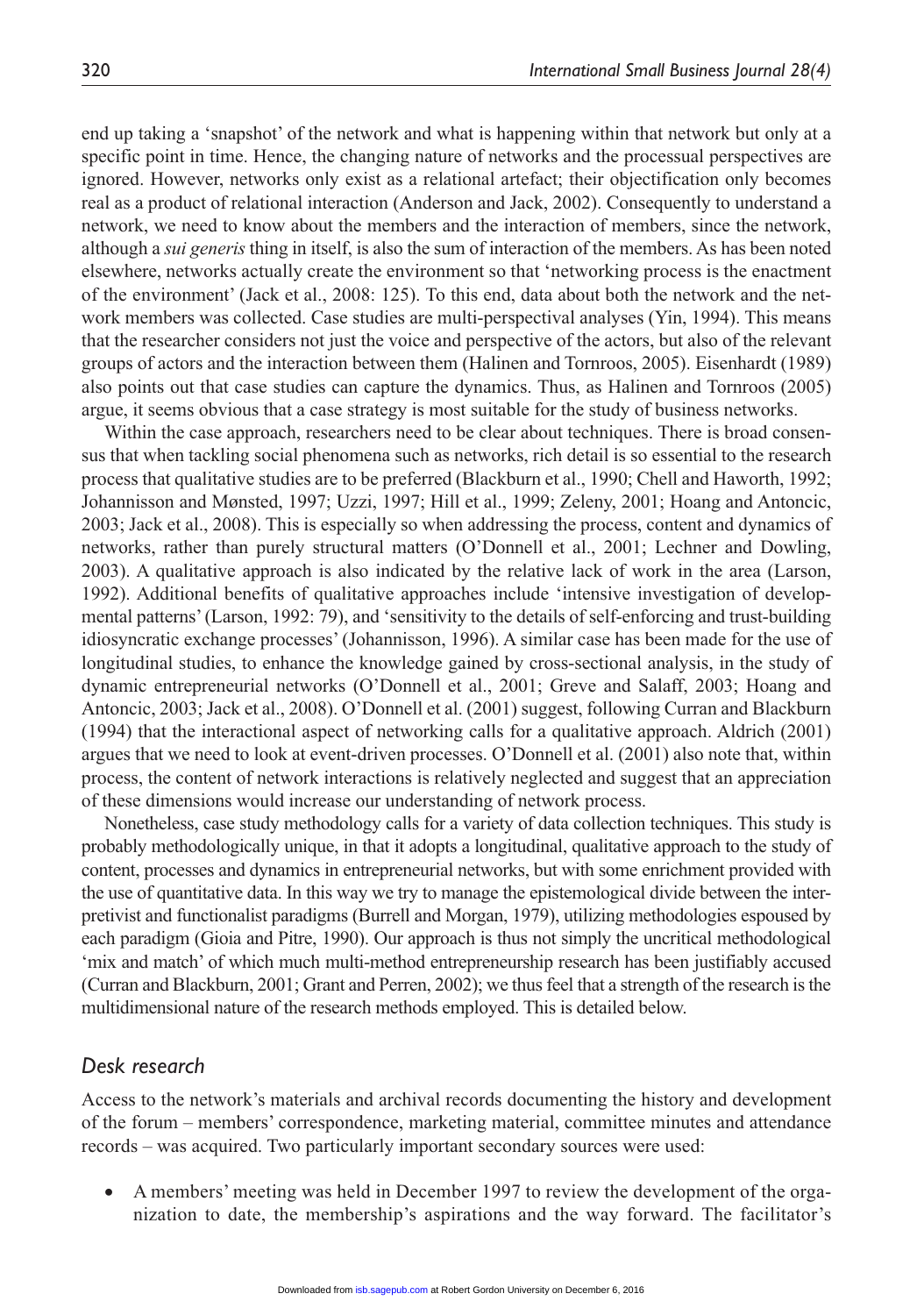|                 | Gender Age           |           | Age of Business              | Number of Employees Business Activity<br>(inc. Owner) |                                     |
|-----------------|----------------------|-----------|------------------------------|-------------------------------------------------------|-------------------------------------|
| RI.             | Female               | $56 - 65$ | 9 months                     | 6 (inc $3$ P/T)                                       | <b>Business support services</b>    |
| R <sub>2</sub>  | Male                 | 36–45     | 2 years                      |                                                       | Photographic solutions              |
| R <sub>3</sub>  | Female               |           | $56 - 65$ 3 months           | 3                                                     | Management consultancy              |
| R <sub>4</sub>  | Female 36-45 6 years |           |                              |                                                       | Training consultancy                |
| R <sub>5</sub>  | Male                 |           | 46-55 5 years                | $\overline{2}$                                        | Cost management                     |
| R6              | Female 56–65         |           | N/A                          | N/A                                                   | Housewife                           |
| R7              | Female               | 56–65     | 4 years                      |                                                       | Professional forensic services      |
| R8              | Female               | 46–55     | 4 years                      |                                                       | Wine educational consultancy        |
| R9              | Male                 |           | 46-55 In process of start-up |                                                       | Health and safety services          |
| R <sub>10</sub> | Male                 |           | 46-55 20 months              | $\overline{0}$                                        | Manufacturing                       |
| RII             |                      |           | Female 46-55 14 months       |                                                       | Computer training and PC Support    |
| R12             | Male                 |           | 56-65 2 years                |                                                       | Motivational coaching               |
| R13             | Male                 | 46–55     | 21 years                     | 2                                                     | Architect                           |
| R <sub>14</sub> | Female               | $46 - 55$ | 7 years                      |                                                       | Speciality gifts                    |
| <b>R15</b>      | Male                 | $26 - 35$ | $2\frac{1}{2}$ years         |                                                       | Corporate leisure activities        |
| <b>R16</b>      | Male                 |           | 46-55 5 years                |                                                       | Health and safety consultancy       |
| R <sub>17</sub> | Female               |           | 56-65 21/2 years             |                                                       | Language training                   |
| R18             | Male                 | $46 - 55$ | 2 years                      | $3 + 8$ Associates                                    | Management consultancy and training |
| R <sub>19</sub> | Male                 | $26 - 35$ | 2 years                      |                                                       | Internet consultancy and web design |
| R <sub>20</sub> | Female               | $46 - 55$ | 8 years                      |                                                       | Consultancy/training                |
| R21             | Female               | $46 - 55$ | 13 years                     | 2                                                     | Team building and coaching          |
|                 | R22 Female           |           | 56-65 Considering start-up   | N/A                                                   |                                     |
|                 | R23 Male             | $16 - 25$ | N/A                          | N/A                                                   | Student                             |
| R <sub>24</sub> | Male                 |           | 46-55 In process of start-up | N/A                                                   | Life coach                          |
| R <sub>25</sub> | Male                 |           | 46-55 In process of start-up | N/A                                                   | Mobile car services                 |
| R <sub>26</sub> | Male                 |           | 46-55 9 months               |                                                       | Business and IT consultancy         |
| R27             | Female               |           | 36-45 31/2 years             |                                                       | Training consultancy                |
|                 |                      |           | R28 Female 56–65 4 months    |                                                       | Project management                  |
| R <sub>29</sub> | Male                 |           | 36-45 In process of start-up | N/A                                                   | Design/manufacturing                |
| R30             | Female               | $46 - 55$ | 12 years                     |                                                       | Health promotion                    |
| R <sub>3</sub>  | Female               | $36 - 45$ | 7 months                     |                                                       | HR consultancy                      |

#### **Table 1.** Respondents

summary was especially informative regarding individual members' perceived aims at that time.

• A survey administered to members in June, 1998, which collected 40 responses relating to background details about membership, types of business activity, business stage, format of meetings, and reason for joining the forum. This survey provides a benchmark against which to measure subsequent developments, and is particularly valuable since it summarizes the opinions of the majority of early-stage entrepreneurs within this specific group.

# *Participant observation*

Previous work has highlighted the relevance of participant observation for network research (Bøllingtoft, 2007). During the period December 1997 to April 2003, the lead author regularly participated in the forum's monthly meetings. Additionally, she was an independent observer at a meeting between members' representatives and the local enterprise agency in April 2003, at which the future direction of the organization was determined.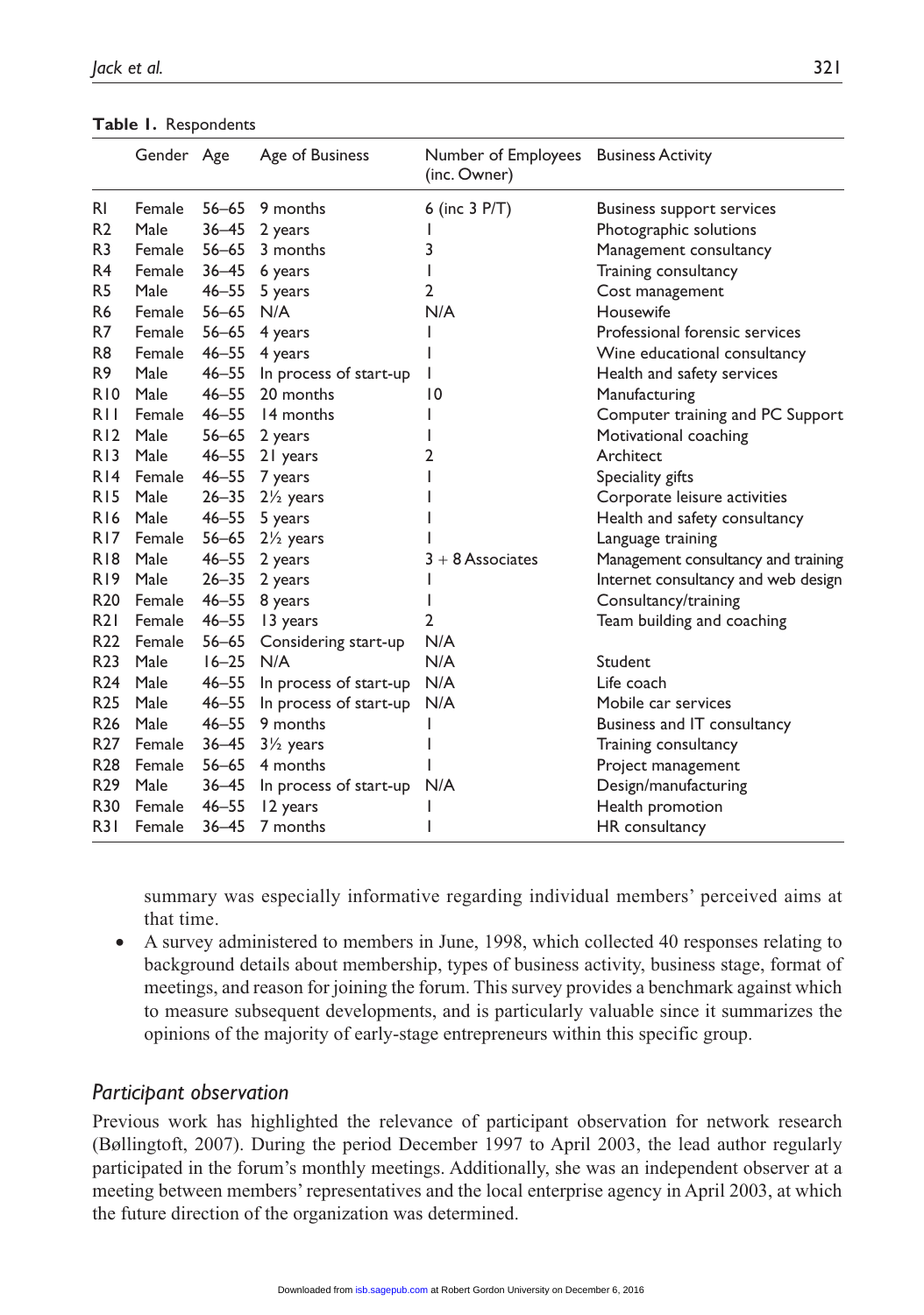# *Interviews*

Eleven semi-structured interviews were carried out in 2002/3. Respondents included two employees of the enterprise agency and nine members, including the 'chair' and one past, founder member. The majority of the interviewees were selected from the quantitative survey outlined below. Two interviews (1 and 11) were one-hour, face-to-face interviews with key participants; the others were telephone interviews, typically lasting 30 minutes. Table 1 provides an overview of respondents with details relating to their age, gender, age of business, activity and number of employees.

#### *Quantitative enrichment*

In December 2002, 39 subscribed members of the club were surveyed and the questionnaire distributed at a monthly meeting with 50 attendees. This resulted in a total of 31 completed questionnaires (29 from members, and two from guests). Respondents were asked about benefits, reasons for joining (or considering joining) and how they rated the effectiveness of the network. An important feature of the questionnaire was the open-ended nature of many of the questions. Opinions were invited about expectations and experiences as well as the more formal scales.

#### *Data analysis*

An inductive approach to analysing data was employed. Eisenhardt (1989) recommends starting data analysis by first sifting through all the data, discarding whatever is irrelevant and bringing together what seems most important. The second step consists of a search for patterns (Halinen and Tornroos, 2005). In essence, this took the form of looking at the data and asking ourselves, 'What is going on here?' Described more formally, this involved the constant comparative method (Glaser and Strauss, 1967; Alvesson and Sköldberg, 2000; Silverman, 2000) of an iterative reviewing of the data with emerging categories and concepts. This has become an accepted approach in dealing with entrepreneurial network analysis (Human and Provan, 1996; Hill et al., 1999; Jack, 2010).

Wolcott (1990) argued that the objective with qualitative work is not to accumulate all the data you can, but instead identify and then reveal those essences with enough context to allow the reader to understand those situations individuals are immersed in. The research process used here generated large amounts of data which once collected had to be sorted before it could be analysed. Interviews were taped and transcribed, data from documents, discussions, field notes and observations were collected, written up, merged, synthesized and then organized around the themes which seemed to fit with our interests: networks, networks evolving and network patterns of change. This provided a way of sorting and arranging the rich raw data into useful and explanatory categories.

Data was then examined and explored for detail relating to these themes. This meant comparing and contrasting patterns of activities to determine categories. So, incidents and experiences, observations and responses were continually compared with others within emerging categories. This process helped to improve description, understanding and explanations but it also helped to ensure confidence in our interpretations.

Analysis was not 'full blown' grounded theorizing, with axial and radial coding. Instead, understanding patterns of change was our concern. Using this constant comparative element of a grounded approach has been used in other studies (see, for example, Anderson et al., 2007; Jack et al., 2008) and has provided a way to 'undertake empirical research which is informed by prior theoretical understanding, but which is not so determined or constrained by this understanding that the potential for making novel insights is foregone' (Finch, 2002: 57).

We can describe our analysis as stages of constant comparative analysis. First we searched all data for any patterns or themes. Second, we refined these themes into descriptive categories, so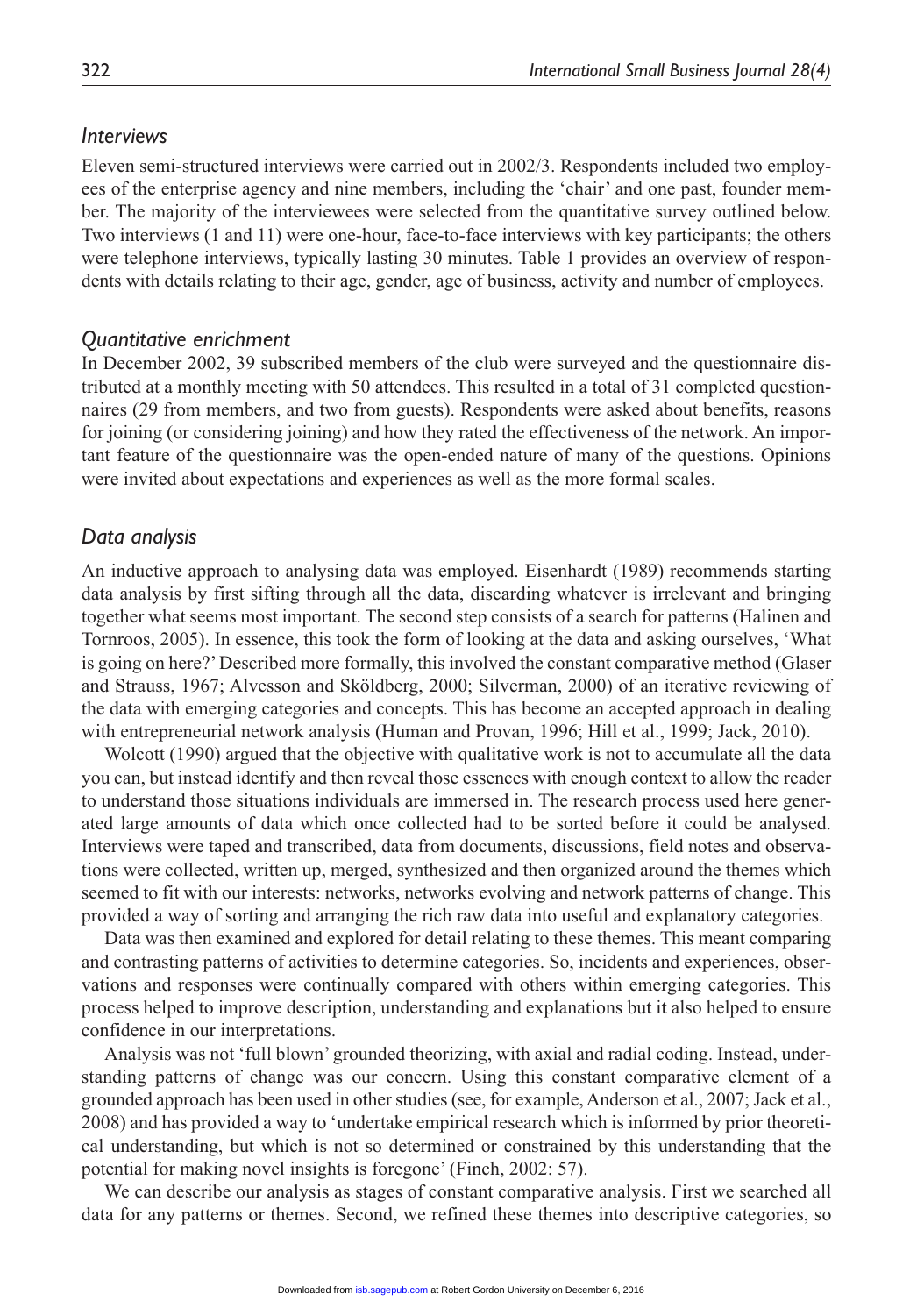that an identified theme became a category when we were able to define it descriptively in such a way as to be able to distinguish it clearly. These processes were inductive, but given that they were initially conducted separately by each author, we are confident of the validity and meaningfulness of the categories. Our next stage was to synthesize the descriptive categories into analytical categories. Put differently, how could these categories be combined to help explain processes? Again we first reviewed this material individually, then jointly to try to ensure the reliability of our analysis. In fact this process generated some new insights as ideas and interpretations clashed and fused. Finally we applied our explanatory categories to the case. The process this entailed is illustrated in Figure 1 and in Table 2 phase 1 is used to illustrate in more detail how we moved from descriptive to analytical categories.

# *Ethical considerations*

The main researcher was at the time a student studying entrepreneurship and was invited to become involved with the forum. Forum participants became respondents, but at all times were completely aware of her study and agreed to participate. Moreover, it was made clear to respondents that any resources, data and material would be used for academic purposes. Copies of findings were sent to the committee and presented to members for feedback.

# **The case: Chronology of the network evolution**

# *Phase 1 – formation*

The forum for potential entrepreneurs was established in September 1996 by a local enterprise agency in response to the Business Birth Rate Strategy (BBRS). This highlighted an enterprise deficit and a disparity between those individuals with an interest in entrepreneurship and those actually going on to launch a business (Scottish Enterprise, 1993). The forum's aim was to target pre-start, nascent entrepreneurs and help them develop business ideas and build the momentum for business start-up. The early driver seemed to be to meet the targets of the BBRS and to 'either keep them [clients] in the entrepreneurial loop or encourage them in the development of their business' (Interview 11). The emphasis was on idea generation rather than networking; 'the main remit of our organization is to promote the formation of business ideas' (club flyer, 1997).

From the beginning, the organization and staging of monthly meetings was managed by the members themselves. The meeting format was to table business ideas, then self-select into syndicates to brainstorm and evaluate the opportunities, which members could then develop in their own time. The aim was to be 'informal', 'approachable' and somewhere to 'kick around' business ideas (club flyer, 1997).

# *Phase 2 – development and reconfiguration*

By December 1997, there was a growing recognition that improvements could be made. Members highlighted the need to monitor the status of syndicates and the need to 'harvest' more 'members, third parties, business angels and enterprise companies' (facilitator's feedback, December 1997). Other recommendations included improving the meeting format to facilitate 'networking', such as name badges, a members' notice board and a membership directory (facilitator's feedback, December 1997). Following a high turnover in membership and poor attendance levels (less than 20) in the first few months of 1998, an internal survey of members and guests was completed in June. Only four respondents appeared to have been members since inception, and significantly, the characteristics of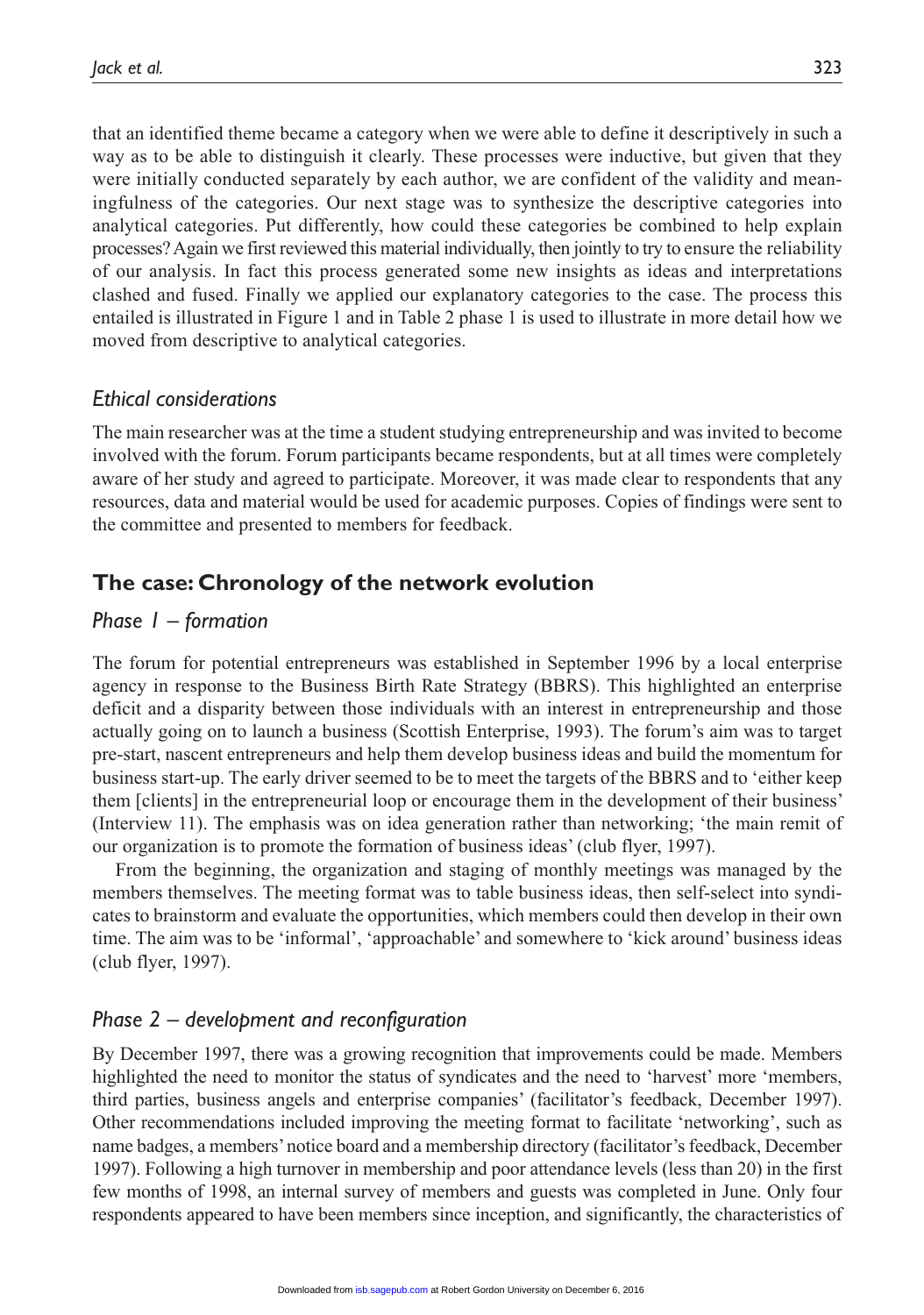| Stage 1:<br>Our interests                                                                                     | Stage 2:<br>Agreed illustration felt to<br>reflect these interests                                                                                                                                                                                                                                                                                                                                                                                                                                                                                                              |                                                                                                                                    |
|---------------------------------------------------------------------------------------------------------------|---------------------------------------------------------------------------------------------------------------------------------------------------------------------------------------------------------------------------------------------------------------------------------------------------------------------------------------------------------------------------------------------------------------------------------------------------------------------------------------------------------------------------------------------------------------------------------|------------------------------------------------------------------------------------------------------------------------------------|
| <b>Networks</b>                                                                                               | Ties/links with/to others and the specific<br>network                                                                                                                                                                                                                                                                                                                                                                                                                                                                                                                           |                                                                                                                                    |
| Network evolving                                                                                              | E.g. making contacts, joining network,<br>involvement with network                                                                                                                                                                                                                                                                                                                                                                                                                                                                                                              |                                                                                                                                    |
| Network patterns of<br>change                                                                                 | E.g. explanations/indicators of network<br>change, reasons for change, influencers of<br>change, ways in which network changed                                                                                                                                                                                                                                                                                                                                                                                                                                                  |                                                                                                                                    |
| Stage 3:<br>Descriptive categories<br>patterns/themes refined<br>into indicators for<br>categorizing raw data | Descriptive distinguishing definition of<br>category                                                                                                                                                                                                                                                                                                                                                                                                                                                                                                                            | Stage 4:<br>Synthesis of descriptive<br>categories into analytical<br>categories which provide<br>insights into research questions |
| Phase 1                                                                                                       | Represented by initial interactions,<br>initial meetings, making initial contact,<br>joining the network and becoming<br>involved in the network [Calculative,<br>self-seeking purpose, what can I get<br>from this network and its members,<br>rational business process probably as a<br>consequence of the enforced hierarchy<br>and representation]                                                                                                                                                                                                                         | Functionalist                                                                                                                      |
| Phase 2                                                                                                       | Represented by starting to share ideas,<br>becoming more confident in participation,<br>generating ideas with others, more<br>involved in network and what network<br>represents [building identity in network<br>while recognizing identity of others,<br>realizing potential of network and<br>interaction with group, reciprocity and<br>open to ideas of others, shared values]                                                                                                                                                                                             | Instrumental                                                                                                                       |
| Phase 3                                                                                                       | Represented by what can be given to<br>network, group and members, recognizing<br>reciprocal process, generating bonds<br>to and with other group members<br>[demonstrations of affection for group<br>and group members, generation of<br>strong and emotional bonds based on<br>respect, reciprocity, trust and shared<br>values, recognizing network as a learning<br>environment and wanting to be a part<br>of that environment so being prepared<br>and willing to work towards enacting that<br>environment but participating voluntarily<br>and wanting to participate] | Altruistic (but socially based)                                                                                                    |

# **Figure 1.** Stages of Analysis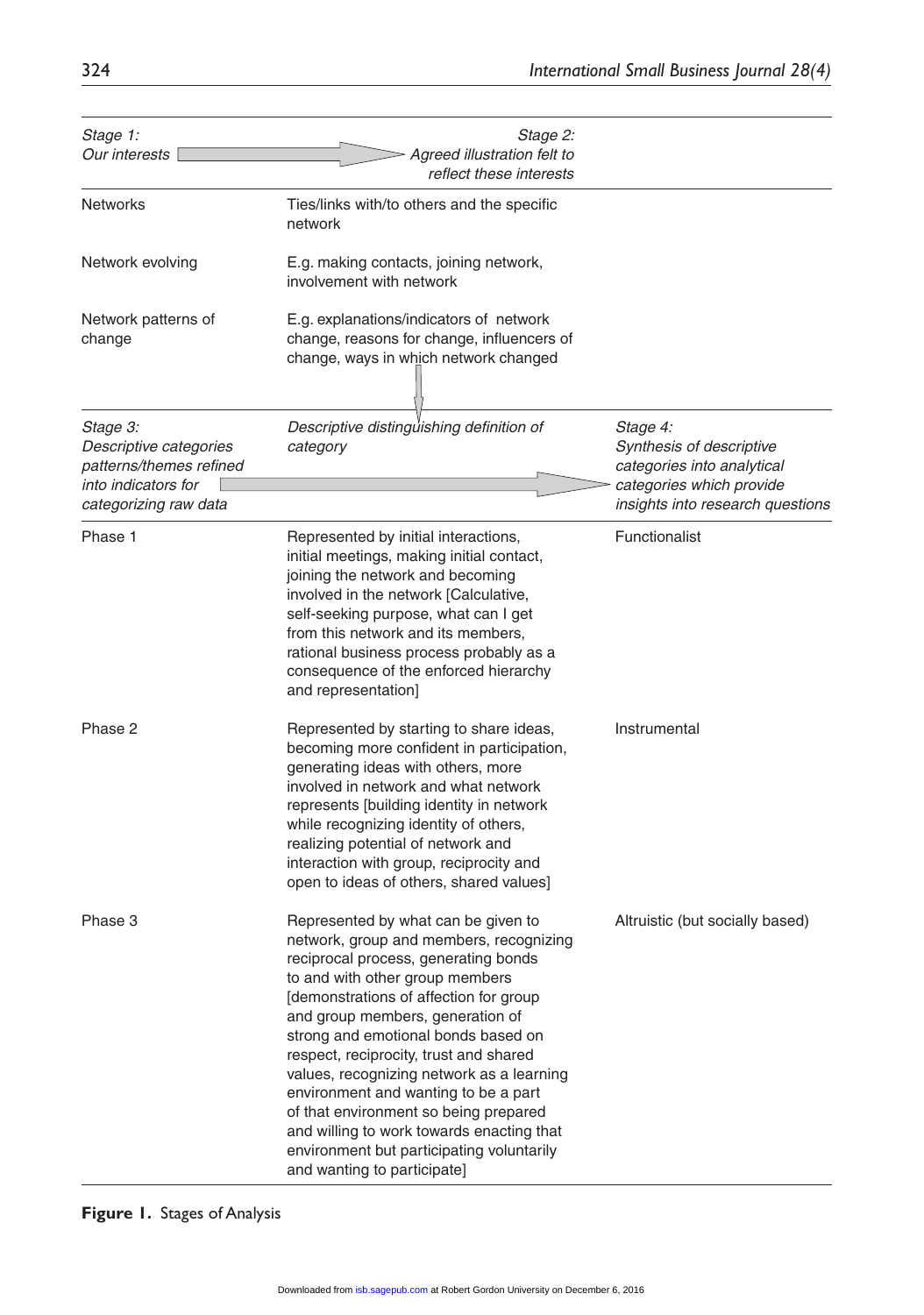| Table 2. Moving from Descriptive to Analytical Categories: The Example of Phase I                                                                                          |                                                                                                                                                                                                                                                                                                       |                                                                                                                                                                                                                                                                                                                                                                                                                                                                                                                                                                                                                                                                                                                                                                                                                                                                                                                                                                                  |                                                                                                                                                                                                                                                                            |                                                                                  |
|----------------------------------------------------------------------------------------------------------------------------------------------------------------------------|-------------------------------------------------------------------------------------------------------------------------------------------------------------------------------------------------------------------------------------------------------------------------------------------------------|----------------------------------------------------------------------------------------------------------------------------------------------------------------------------------------------------------------------------------------------------------------------------------------------------------------------------------------------------------------------------------------------------------------------------------------------------------------------------------------------------------------------------------------------------------------------------------------------------------------------------------------------------------------------------------------------------------------------------------------------------------------------------------------------------------------------------------------------------------------------------------------------------------------------------------------------------------------------------------|----------------------------------------------------------------------------------------------------------------------------------------------------------------------------------------------------------------------------------------------------------------------------|----------------------------------------------------------------------------------|
| Descriptive distinguishing<br>definition of category<br>Stage 3                                                                                                            | Data sources utilized                                                                                                                                                                                                                                                                                 | Examples from these data sources which<br>'identify the phenomena'                                                                                                                                                                                                                                                                                                                                                                                                                                                                                                                                                                                                                                                                                                                                                                                                                                                                                                               | Summary of findings<br>what's the story?<br>from the data -                                                                                                                                                                                                                | Synthesis of descriptive<br>analytical categories<br>categories into<br>Stage 4: |
| making initial contact, joining<br>interactions, initial meetings,<br>the network and becoming<br>involved in the network<br>Represented by initial<br>Phase 1 (1996-1998) | Facilitator's summary<br>which reflected back<br>observation records<br>Interview transcript<br>of December 1997<br>Members' survey<br>for 1997-1998<br>material (2002)<br>material: flyers,<br>statements of<br>Early archival<br>purpose, etc.<br>Participant<br>on phase 1<br>June 1998<br>meeting | them (members' survey). Meeting records<br>network (Facilitator's feedback from 1997<br>Members expect concrete outcomes, and<br>replying that the network had not helped<br>organisation is to promote the formation<br>are disappointed by the network's failure<br>Discontent with network shown by 37%<br>membership and poor attendance levels<br>to deliver in this area: participants seem<br>resources'; 'Business Birth Rate' (agency<br>for early 1998 show high turnover in<br>to offer only marginal interest' (1998<br>Outcome-driven expectations of the<br>organizational structure and process<br>Awareness of the attractiveness of a<br>more social, supportive side to the<br>founding agency, connect needs to<br>Specific and pre-start up focus of<br>network: 'the main remit of our<br>of business ideas' (Flyer, 1997)<br>described in archival material<br>Formality evidenced by rigid<br>members' meeting)<br>(less than 20)<br>dialogue)<br>Survey) | and representation?<br>consequence of the<br>A rational business<br>enforced hierarchy<br>from this network<br>process is in place<br>and its members?<br>seeking purpose<br>Calculative, self-<br>Perhaps this is a<br>'What can I get<br>and perceived<br>rather coldly. | Functionalist                                                                    |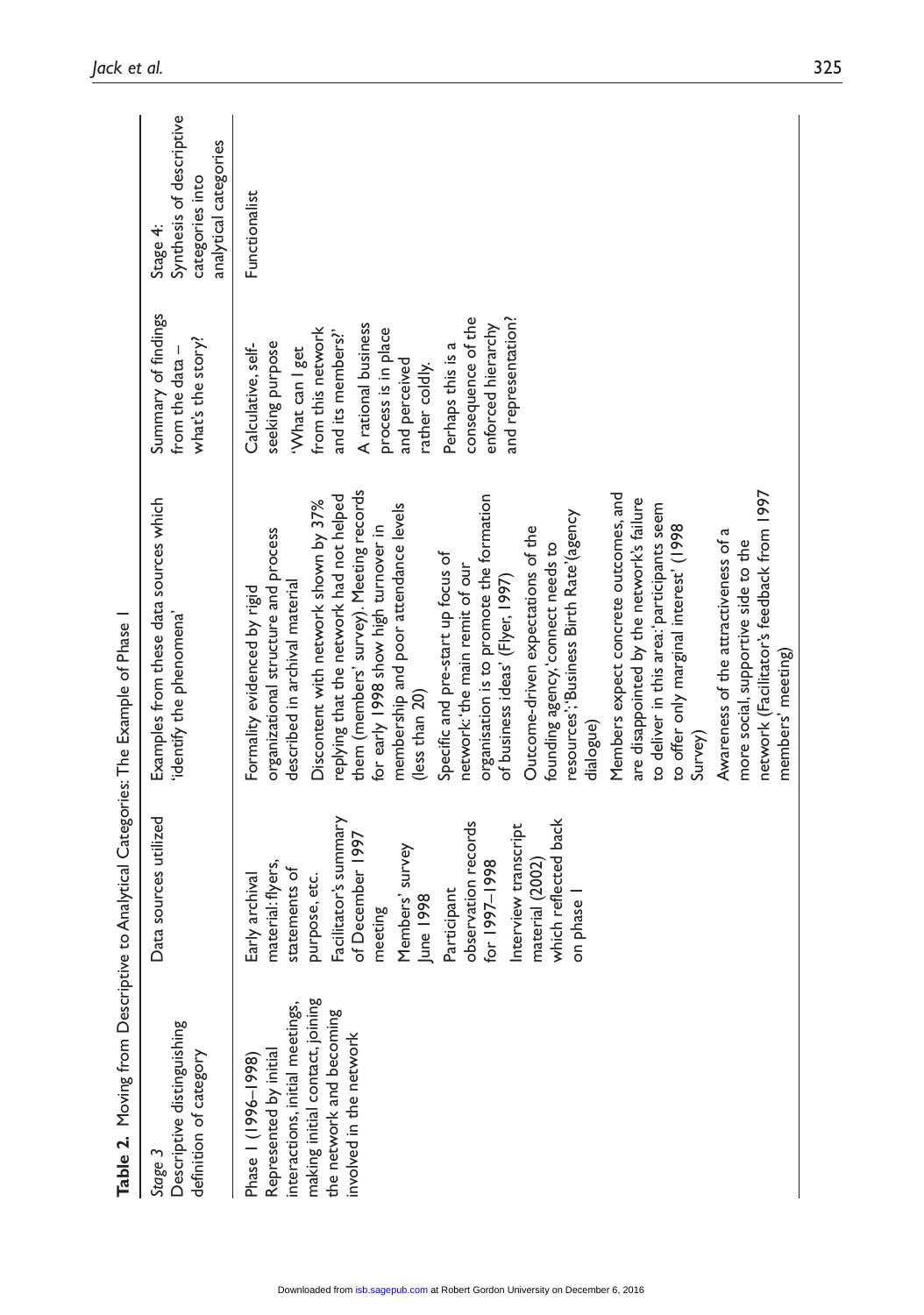the membership appeared to have changed. Fully 55 per cent of the respondents were business owners and 18 per cent of the other members already had a business idea. There were numerous suggestions to move away from syndicates and discussion groups and concentrate 'more on the practicalities and problems of getting a business up and running' (survey results, June 1998). There was also a general demand for greater networking opportunities and a wider membership base.

The forum was given a complete makeover, including a new logo and a more professional image. The syndicate structure was initially retained, but a more balanced programme was developed, focused on problems and issues relating to growing businesses, with input from entrepreneurs, business professionals and the support organizations. The perceived improvement was immediate – 'prior to the last two meetings it was going down the tube' (minutes, March 1999) and attendance at meetings gradually rose to between 40 and 60, with one meeting (a motivational speaker) attracting over 100 attendees. Efforts were made to broaden the membership base and our analysis of the marketing literature reveals a changing shift in emphasis. The new flyers highlighted the specific benefits of membership, including 'help', 'support', 'advice', 'contacts', 'ideas' and being 'part of a progressive group of people' (club flyer, 1999). The marketing literature emphasized: 'networking' – 'it's not just what you know, but also who you know' (club flyer, 1999) and the forum's role as a 'unique network of entrepreneurs' and 'matchmaking bureau' (chairman's letter, 1999/2000). By June 2000, the new motto was 'Network for Success' (minutes, June 2000).

### *Phase 3 – survival and rebirth*

The role of the enterprise agency had always been quite 'hands-off'. Apart from the champion within the agency, who sat in an ex officio capacity on the committee, support was restricted to providing an individual to handle day-to-day enquiries, undertake mail shots and maintain membership records. Following changes to the organization and strategy of the enterprise agency, it launched a new, different and much larger 'enterprise forum' in April 2002. The new forum was marketed to clients, resulting in membership numbers of the original forum dropping significantly – from an average of 60 to 39 at the survey date. In April 2003, the agency decided to withdraw all further support, including promotion of monthly meetings.

Interestingly, the original forum has survived. The majority of the remaining members decided to 'go it alone' (meeting record, April 2003) and operate without the assistance and support of the agency. Indeed, for some members their 'disillusionment is with the supporting body' (Respondent [R] 20). Currently, the forum is enjoying a rebirth and attendance had considerably increased, from an average of 43 in 2002, to 110 people in January 2004.

# **Evolution of the network**

It is clear from summarizing the major thematic phases over the period of observation that the evolution of the network has been characterized by various stages and crises which resulted in changes to the network's structure, content and process. The forum has developed into a social network, which functions independently from its agency broker. Moreover, the network has developed into its present format in accordance with the underlying network needs and the social context of its members. There is a new ethos to the forum, and the mission now is to 'create a social club where they can really learn' (Interviewee 1).

The initial focus by the enterprise agency was the fledgling, pre-start entrepreneur. This suited the agency's own agenda (to improve the business birth rate) and effectively the agency introduced a programme of formal events to encourage idea generation and motivation. The forum's original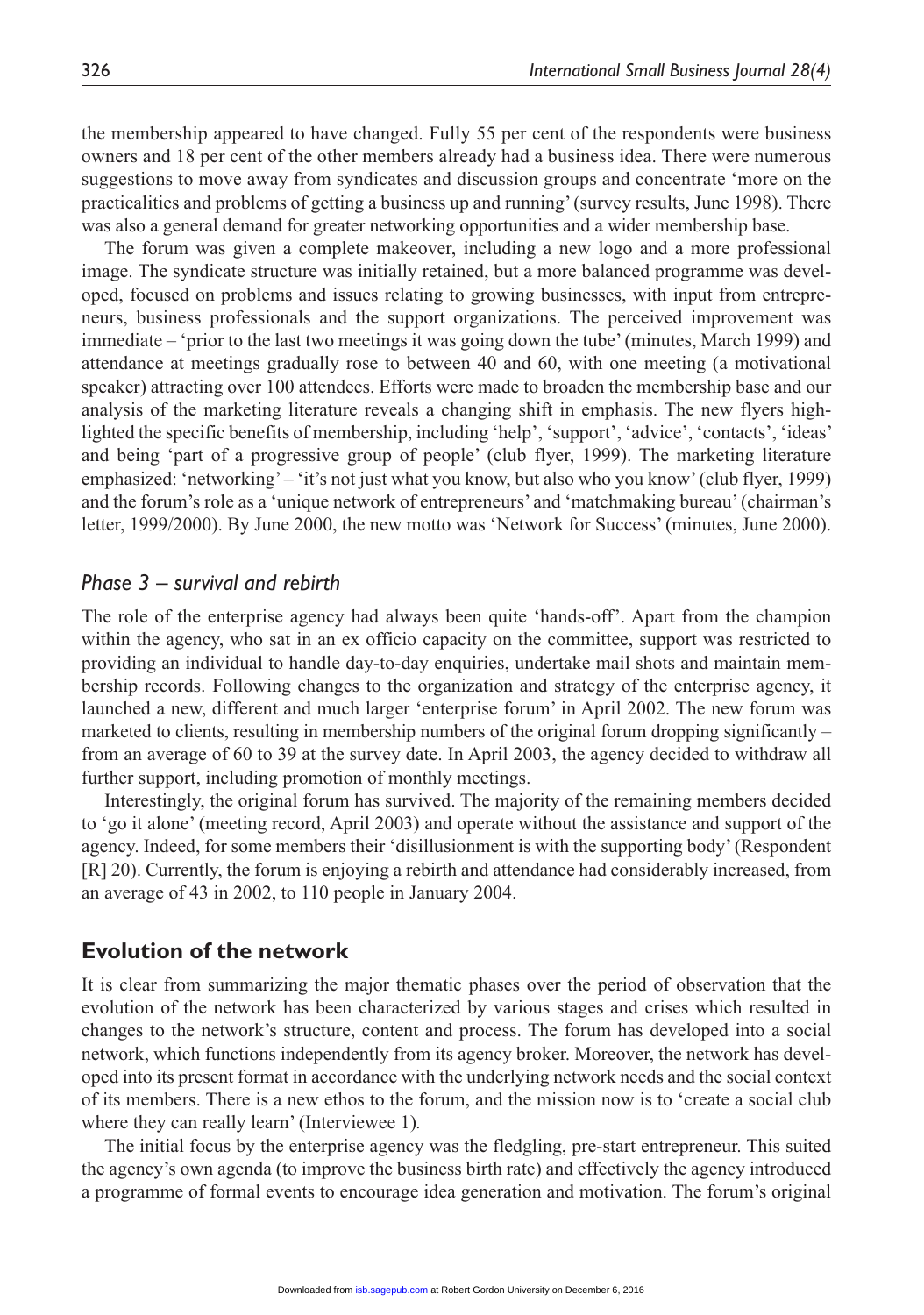purpose was as an ideas bank, but by the time of the 2002 survey, seeking a business idea was ranked as the least important reason for joining. Rather, it was the opportunity to network, especially with people in a similar position, which was ranked as the most important reason, and it is the forum's ability to fulfil the *social* needs and expectations of its members which was central to the transformation process, and ultimately, to the organization's survival.

In explaining the reasons for change, the involvement of the members themselves was a key factor. The agency's stance was 'the group is for you, and should be run by you' (Interviewee 11). From the beginning, a members' committee was involved in running the forum and fronting meetings. However, the top-heavy management structure (see Table 3 below) provoked criticism in the 1998 survey, and a more fluid, informal structure emerged, with members rotating the chair and taking turns to host meetings. The members themselves made the decision to continue the forum in 2003 and they used their personal contacts and influence to keep the forum alive and growing. The forum appears to be functioning as a community for a small, but critical, nucleus of members which enabled it to survive and exist independently from the enterprise agency. A new ethos has evolved which is embedded in the social context of the membership.

### *Membership characteristics*

To help explain the change in membership we should note the type of member and changes in the membership size and distribution. Although the data available relating to the original members is incomplete, it appears that the early members consisted of both the pre-start 'wannabe' entrepreneurs – 'most are in love with an ideal and hope to shed light on their dreams' (welcome letter, 1997) – as well as early stage business owners – 'some of the members do run their own businesses, but want to continue to meet like-minded people' (welcome letter, 1997). By the time of the 1998 survey, the membership profile was much clearer  $-74$  per cent of respondents either had a business idea or were business owners already. This profile was confirmed by the 2002 survey, which indicated that 23 of the 31 respondents had their own businesses and a further 5 were in the process of starting up. More detailed analysis of the 2002 data showed that, with one exception, the businesses were all micro-enterprises, with 18 having no employees. Also, the age distribution of respondents indicated that 75 per cent were over 35-years-old. In other words, the forum's appeal has developed for a particular type of entrepreneur – the mature, micro-business owner.

The type of network member is important, as it will naturally influence the shape and content of the network. Johannisson (1996) argues that the need for networking and the structure and degree of networking activity may vary dependent on the stage of life cycle; therefore the requirements of the person who has already started may be very different from the pre-start hopeful. What starts to emerge is a tension in the network centred round the conflict of needs/interests. When the forum tried to target both interest groups, this was perceived as a weakness. 1998 survey responses stated there was a 'lack of focus' and the forum 'needed to get really clear who the intended members are' (members' survey, June 1998). Moreover, evidence from the members' survey (June 1998) demonstrates that these embryonic entrepreneurs were perceived by some members as adding little value to the network:

- 'Participants seem to offer only marginal interest'.
- 'With current attendees it is too introspective'.
- 'Most attendees do not have a specific direction or goal and lack the emotional fortitude to push themselves forward'.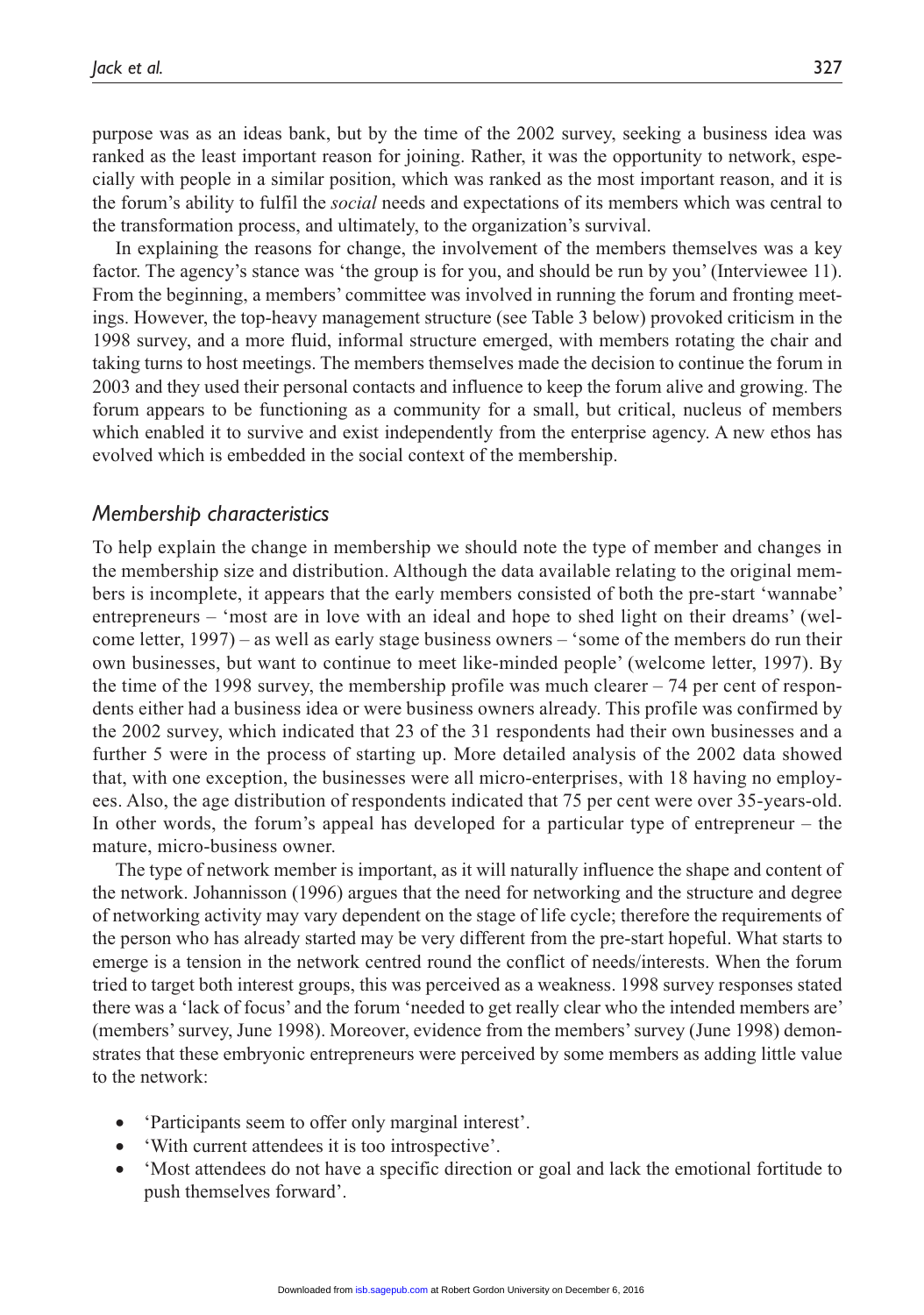And most damming of all:

• 'It is group therapy for bored housewives'.

### *Size and diversity of the network*

Poor attendance at meetings and falling membership numbers were used by the agency and committee as measurements of success for the network. Membership numbers were important for the financial viability of the forum; also, some members appeared disappointed with the quality and diversity of the network contacts and wanted a broader membership base, including larger, more established businesses. However, analysis of the questionnaires revealed that attendance numbers was not a critical point. Although 36 per cent of the 2002 survey respondents admitted to rarely attending meetings, this was largely because of business commitments rather than any dissatisfaction with the forum. Although formal membership was never high (at best 60 members) the 'unofficial' network appeared to be larger, and attendance sheets indicated high numbers of guests and people attending one event only. For example, in 2002, the average monthly attendance was 43, but 197 different individuals attended events. Of these, 69 per cent only attended one event. For some members, this diversity was an attraction – 'I'm meeting lots of different people every meeting – that's the whole purpose' (R7)*.* However, this low-density, weak-tie network was seen as a weakness by others and one response noted the 'high churn rate' and complained that 'insufficient meetings are held to build relationships with fellow members' (R5).

For the remaining nucleus of members, however, the forum seems to have emerged as having a strong tie orientation and the network has developed into a high-density network with most of the members knowing each other (Granovetter, 1973). By 2002, approximately one-third of the respondents had been members for over three years and responses indicated that they have become 'good friends' (Interviewee 1 and R14) and have developed strong tie relationships. Even at the early stages, there is evidence that strong ties were being formed and new members complained that 'the established members are too cliquey'. Indeed, the syndicate system itself promoted the development of a strong tie network. In fact, what emerges is that the small size of the organization actually suits some members and is within their comfort zones:

we don't want it to get too huge – if it got too huge it would lose the familiarity. Obviously, we need about 40 or 50 – that's quite nice. It's just attracting a few more people regularly to give a more consistent number of people. (R7).

### *Perceived benefits of the network*

The membership of the network changed over time, but because the members were not homogeneous, they had different expectations and needs. What emerges through the different stages are the multi-faceted, multi-dimensional needs of the network members, which is illustrated in Table 3 below. There is a shift, from needing and wanting more than motivation and business ideas, to improving communication skills, building confidence and creating an emotional support network. The divergent needs can be seen as early as December 1997. Analysis of the vocabulary used by members at the first annual review indicates a growing awareness of the forum as a social network – as somewhere to 'meet interesting, enthusiastic people' and 'kindred spirits'. There was much more focus by members on being connected – 'sharing'; 'exchange'; 'tapping into nuggets'; 'access to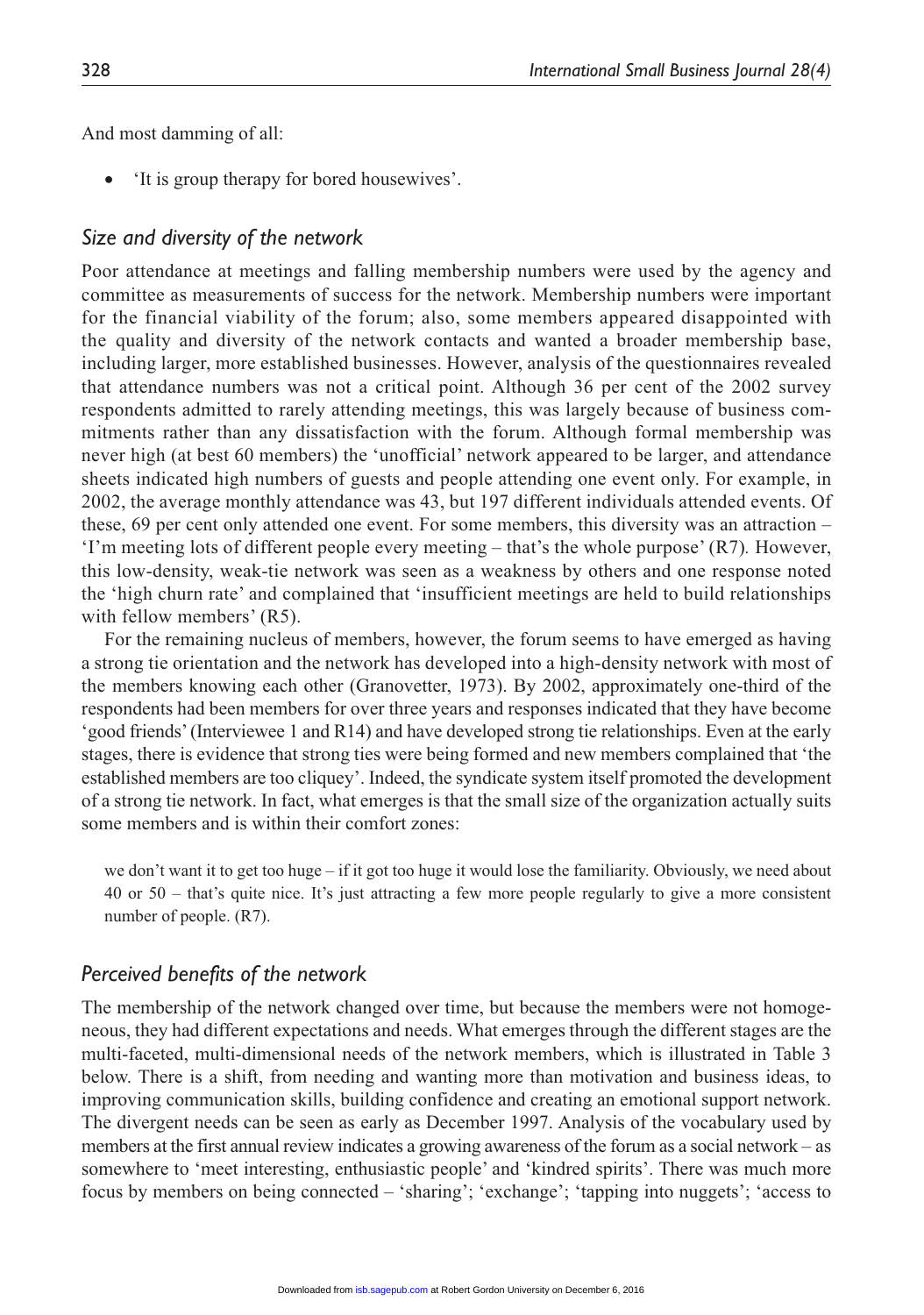|                                      | Table 3. Evolution of the Network                                                                |                                                                                                                                                                                                                                                                                             |                                   |                                                                                                      |                                           |
|--------------------------------------|--------------------------------------------------------------------------------------------------|---------------------------------------------------------------------------------------------------------------------------------------------------------------------------------------------------------------------------------------------------------------------------------------------|-----------------------------------|------------------------------------------------------------------------------------------------------|-------------------------------------------|
| Phase                                | Enterprise Agency                                                                                | Dialogue                                                                                                                                                                                                                                                                                    | Members                           | Structure                                                                                            | Network Status                            |
| 1996-1998<br>Formation<br>phase I:   | Focus on idea generation<br>tunities<br>and development of<br>Formed the forum<br>business oppor | $A - 'g$ eneration of new business'; 'support';<br>resources'; 'meet like-minded people';<br>exchange of ideas'; 'connect needs to<br>'ideas bank'; 'business birth rate'                                                                                                                   | Mainly 'wannabe'<br>entrepreneurs | Secretary, Treasurer<br>of Chair, President,<br>Formal hierarchy<br>and Committee<br>Vice President, | Loose collection of<br>individuals        |
| Development<br>1998-2002<br>phase 2: | Facilitation of network<br>Event focus                                                           | New logo, name badges, professional events<br>with others'; meeting others and learning<br>inetwork with the right people'; benefit<br>$A -$ 'breeding ground for business'; safe<br>from the experience of other'; contact<br>M - 'network with more members';<br>laboratory<br>from them' | New starts and<br>ready to go     | Much less formal<br>Rotating 'chair'<br>Treasurer and<br>committee                                   | Like minded, sharing<br>More tightly knit |
| Current phase<br>Rebirth             | Withdrew all support<br>Launched new forum<br>from original forum                                | group support'; the opportunity to learn';<br>M - 'contact with kindred spirits'; 'peer<br>'chance to feel at home with others'<br>A - 'network for success'                                                                                                                                | Mature, solo<br>In business       | Unstructured and<br>Only a secretary<br>informal                                                     | Close knit                                |
| $Note: (A = agency; M = members).$   |                                                                                                  |                                                                                                                                                                                                                                                                                             |                                   |                                                                                                      |                                           |

*Jack et al.* 329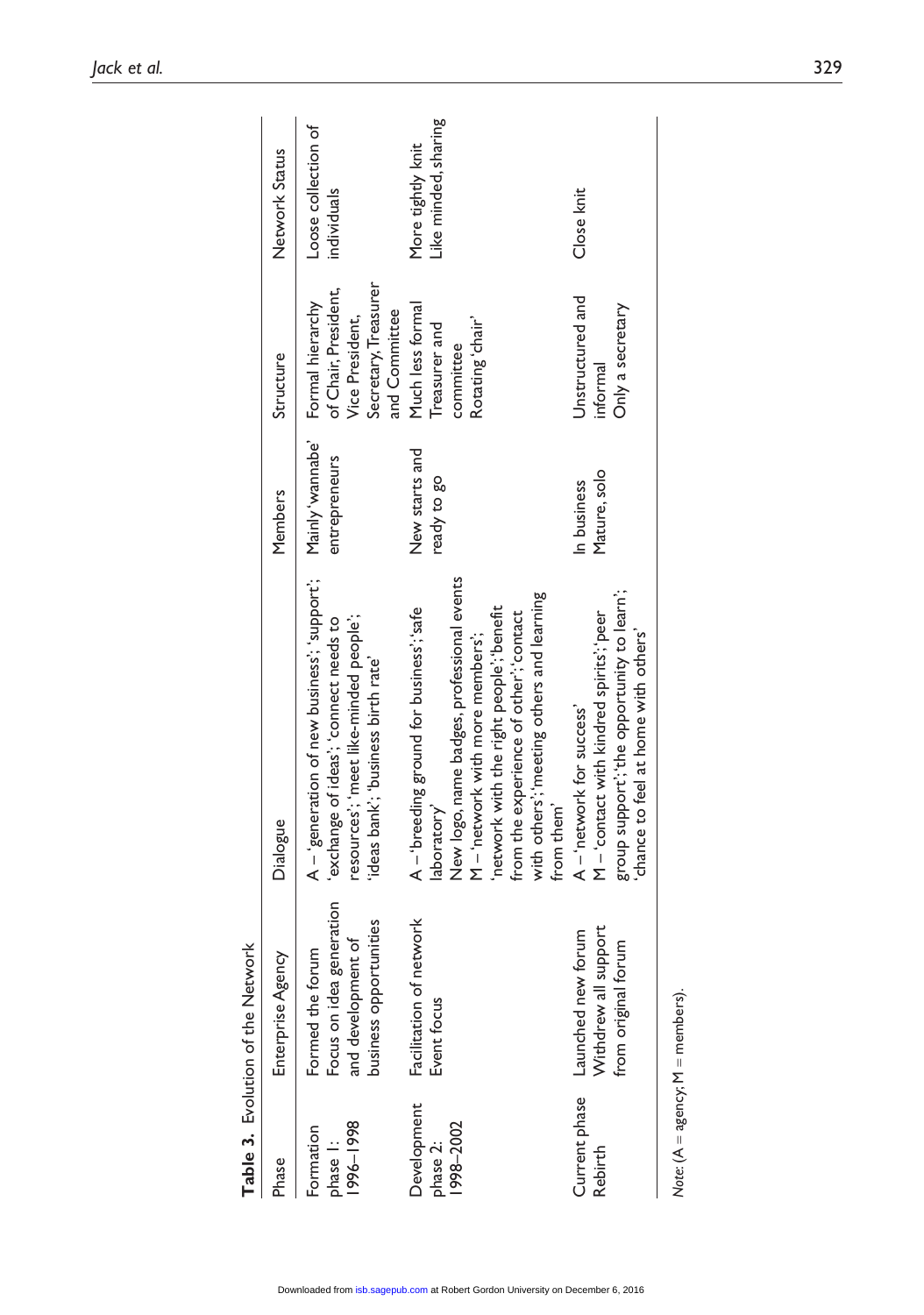

**Figure 2.** Satisfaction Levels – 2002 Survey

other skills'; 'connect needs to resources'; 'support'. It appears that the members' expectations and needs were beginning to change and influence the development of the network (facilitator's feedback, December 1997).

By the time of the 1998 survey, the tension is clearer. Some members listed benefits such as 'hearing about business ideas'; 'identified a business opportunity'; 'idea generation and interpersonal skills'; and 'business patents and copyright' (members' survey, June 1998). However, only 52 per cent of respondents felt that the forum had helped them with their business in some way, 37 per cent replying that it had not. For some more established members, the forum was perceived as seeming to 'meet the needs of those not already in business more than those who have started up' and there were demands 'to allow people who already have ideas to go away into a corner of the room to network with like-minded people' (members' survey, June 1998). Yet there is also evidence that the forum was changing and starting to meet the members' social needs. Typical benefits were listed as 'mutual support'; 'meeting people with similar interests'; 'speaking to like-minded people'; 'help sustain motivation in an otherwise lonely environment'; 'like-minded co-members'; 'meeting others and learning from them'; and 'meeting similar people has given me confidence and a morale boost' (members' survey, June 1998).

By the time of the final survey, the members' satisfaction levels are high, despite the fall in membership number (see Figure 2).

The detailed responses describing the types of benefits gained reflected a broad range of benefits, including 'confidence' (R8, R24 and R29), 'motivation' (R17), 'personal development' (R13, R17 and R29), 'customers' (R14), 'contacts and suppliers' (R1, R11, R15 and R21) and 'ideas' (R7, R15, R17 and R30). Overall, however, the respondents appeared to indicate more personal benefits than tangible business benefits. It was the social interaction between members which was valued, and the opportunity to network and interact with peers, which was critical. The mature business owner appeared to seek a social network, 'peer group support' (R30), 'likeminded business people' (R5) and 'contact with kindred spirits' (R16). This is evidenced by the interview and survey responses:

- T'm looking for people with maturity and intelligence. They are a personal network as opposed to an opportunity to make money out of' (R28).
- The main benefits have been social in that as a self-employed, one-man-band it is nice to meet people in the same situation' (Interviewee 1).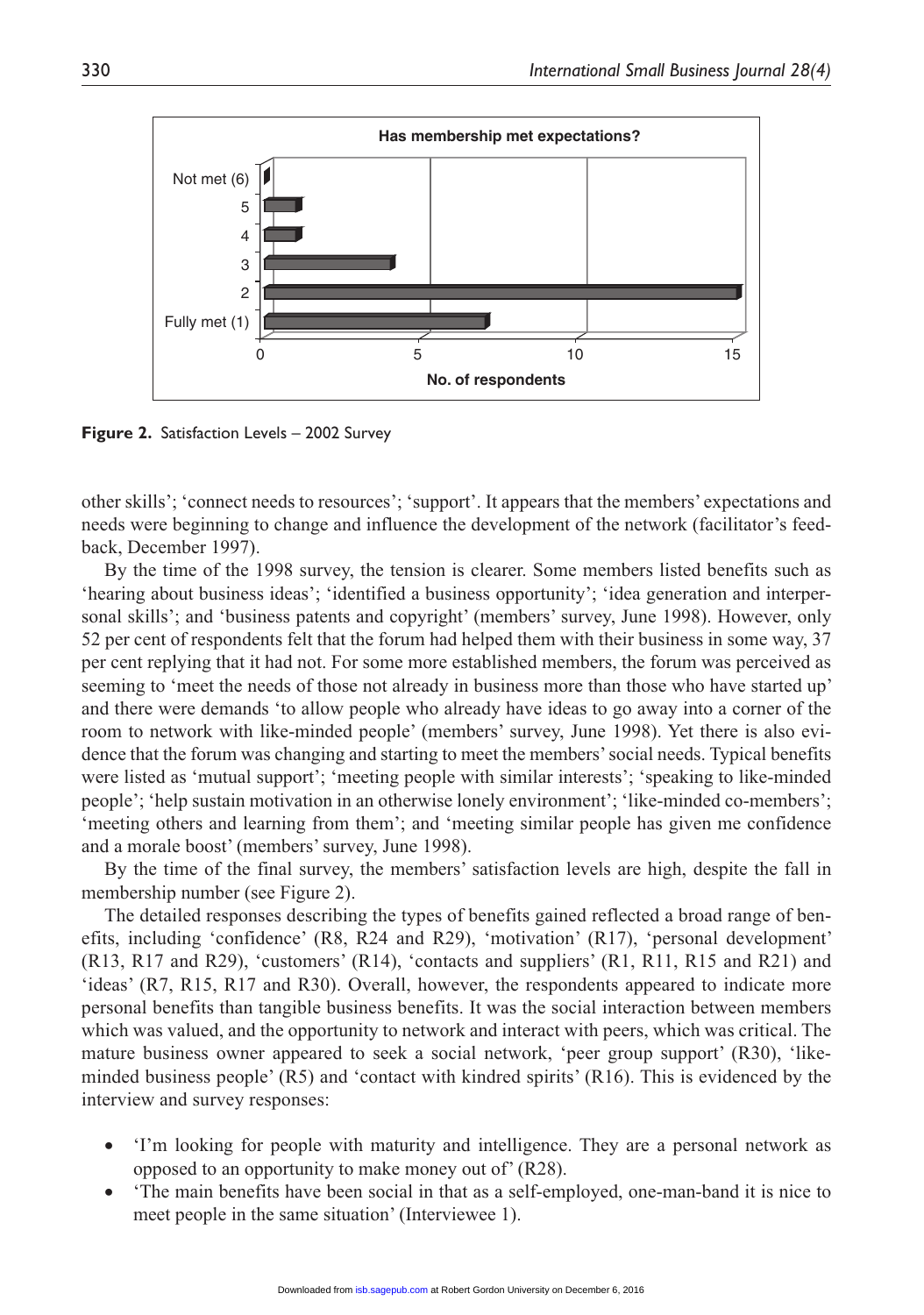|         | Nature of<br><b>Network</b>                    | Purpose and<br>Content                                                    | Type of<br>Network Tie        | Characteristics                                                         | Governance                  |
|---------|------------------------------------------------|---------------------------------------------------------------------------|-------------------------------|-------------------------------------------------------------------------|-----------------------------|
| Phase 1 | <b>Functionalist</b>                           | Own interest and<br>about tapping<br>resources                            | Calculative                   | Purposeful                                                              | Hierarchy                   |
| Phase 2 | Instrumental                                   | Realization of<br>shared benefits.<br>confidence and<br>identity building | Instrumental<br>and normative | Reciprocity, learning<br>from others                                    | Shared values               |
| Phase 3 | Altruistic?<br>But certainly<br>socially based | Learning and<br>enactment                                                 | Affective                     | Emergence of deferred<br>reciprocity, emotional<br>bonds and attraction | Trust? But<br>voluntaristic |

**Table 4.** Analysis of Network Evolution

- $\dot{H}$  rather exchange notes with fellow entrepreneurs and pool our own expertise' (R17).
- Time is quite precious but the people I've got to know sometimes I just go for the networking even though the subject is not that exciting' (R21).

The forum had changed to allow its small business owner members to share learning experiences and to interact in a favourable environment. The entrepreneurial learning process has become embedded in the relationships themselves, which is consistent with the literature on experiential learning. The development of a personalized exchange network with peers has been shown to help entrepreneurs learn and overcome the liability of newness and help diminish feelings of isolation and loneliness. The forum appears to have met this need and the emphasis as it moves forward will be on 'buddying, or mentoring or banging heads together' (Interviewee 1).

# **Summary**

The 'network' was created by a local enterprise company as a forum for individuals who were considering business start-up to share business ideas. The forum complied with the strategic objectives of the enterprise agency in that it would serve as a catalyst for new business start-ups and was a much formalized, top-down approach to networking, simply creating an arena where like-minded people could receive and exchange ideas and information. This very instrumental approach appeared to be premised on the assumption that a network was based on transactions, albeit with potential for reciprocity and mutualized self interest.

Although originally highly 'artificial', in the sense that the network was *manufactured*, a topdown creation, the data demonstrates that the network quickly took on a meaning and purpose of its own. The nature of ties changed from purely calculative; ownership and organization of the network was wrested from the enterprise company and invested in network members. Eventually the network had changed completely; in structure, members, purpose and the bonds between members. Self-interest had given way to joint-interest, network membership benefits were described in terms of mutual support and transactional benefits were almost entirely replaced by deferred reciprocity. Network links became affective ties, built upon social relationships.

The analysis in Table 4 indicates that the network evolved into its current format reflecting changes in the underlying network need and reflecting the social context of the network members. There was an evolution from generating ideas to a mutual support mechanism, and as the network passed through its different phases, it matured, and the strength of the ties became more crucial (Figure 3).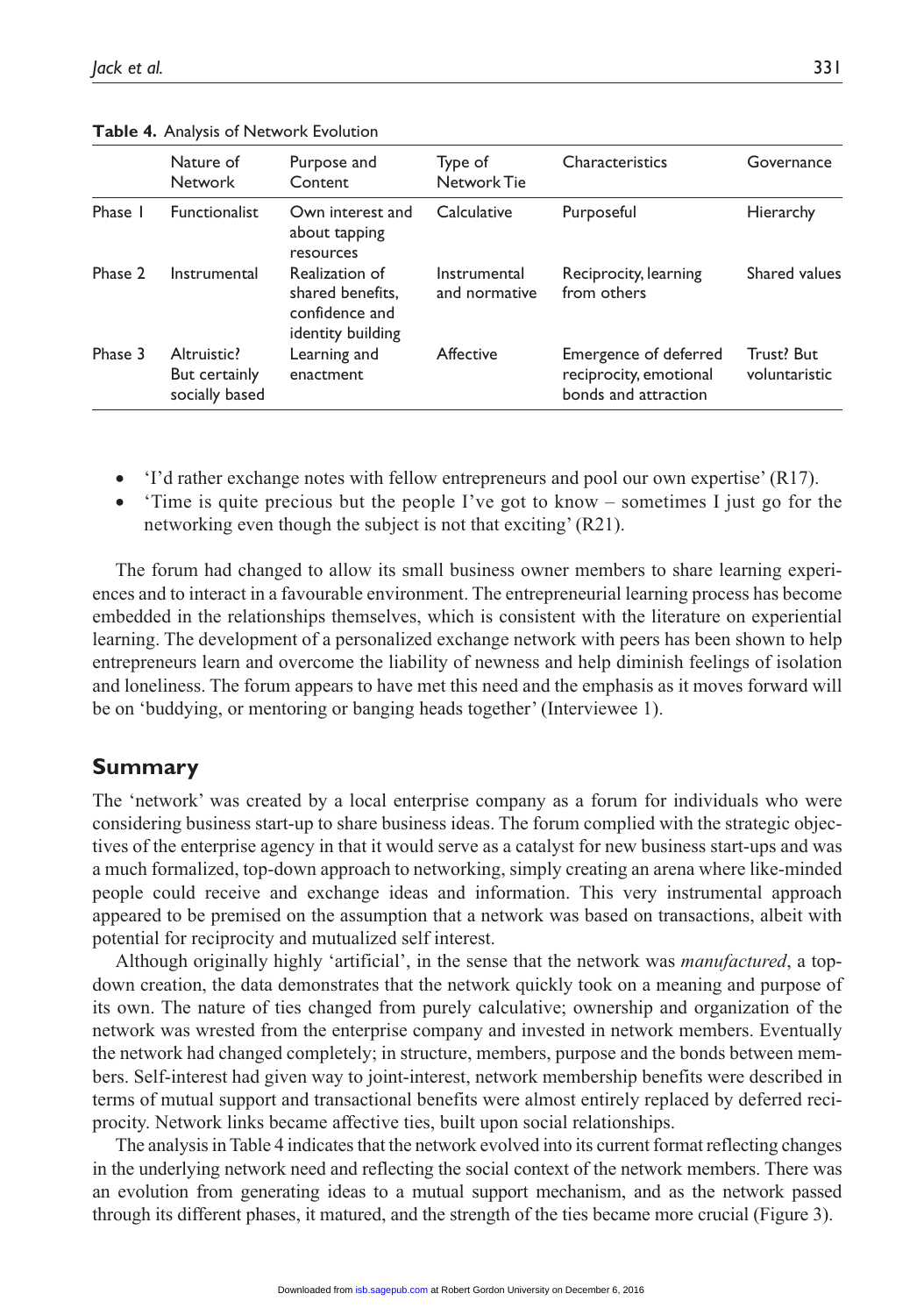

**Figure 3.** Process and the Changing Nature of the Network

# **Conclusion**

Neergaard and Ulhoi (2006) found that government agency may destroy existing cooperative arrangements. From the study reported here it can be argued that, at least initially, the agency performed an important broker role (Aldrich, 1989), providing an extensive network of contacts which was key in marketing the forum, organizing speakers, providing added-value for members and facilitating networking opportunities. However, latterly, the agency perceived 'networking' to entail name badges, membership directories, notice boards and 'a networking event on a big scale ... with gingham table cloths, candles, wines and cheeses' (minutes, August 2000). These are simply mechanisms, which might facilitate the act of networking. They could, of course, also be read as a collection of symbolic artefacts redolent of the public sector origins of the agency, and as such, unlikely to promote a positive response in entrepreneurs. It seems then that the enterprise agency was either not aware of the significance of interaction, or that they simply did what they could in the ways that matched their strategic objectives. What is evident is that it may not be possible to 'create' a real entrepreneurial network in this way. Networks seem to be about the people within them and are operated by the networking process; itself a relational dimension. These characteristics and processes cannot be imposed or created artificially; they emerge. Yet, over time, the network did evolve into something the members found very useful. In many ways the evolved network matches what the literature describes as a social network. Indeed the outcomes – identity, social learning, and enactable environments – are the characteristics of a viable social network.

The findings demonstrate that networking is a social process. When this network was only about opportunity-driven ties, many of the members became involved in transforming it from a resource-based view. If what we have noted is actually evolution, it could be argued that natural selection favours social networks! This is arguable because although the social context changed, this was also related to the underlying change in the members' needs. From an Lamarckian evolutionary perspective the species changed as well as the environment. Nonetheless, change is reflected in the network content and structure, which constantly shifted to fit its members' needs. The network will not satisfy all of its members all of the time; certainly, the forum's present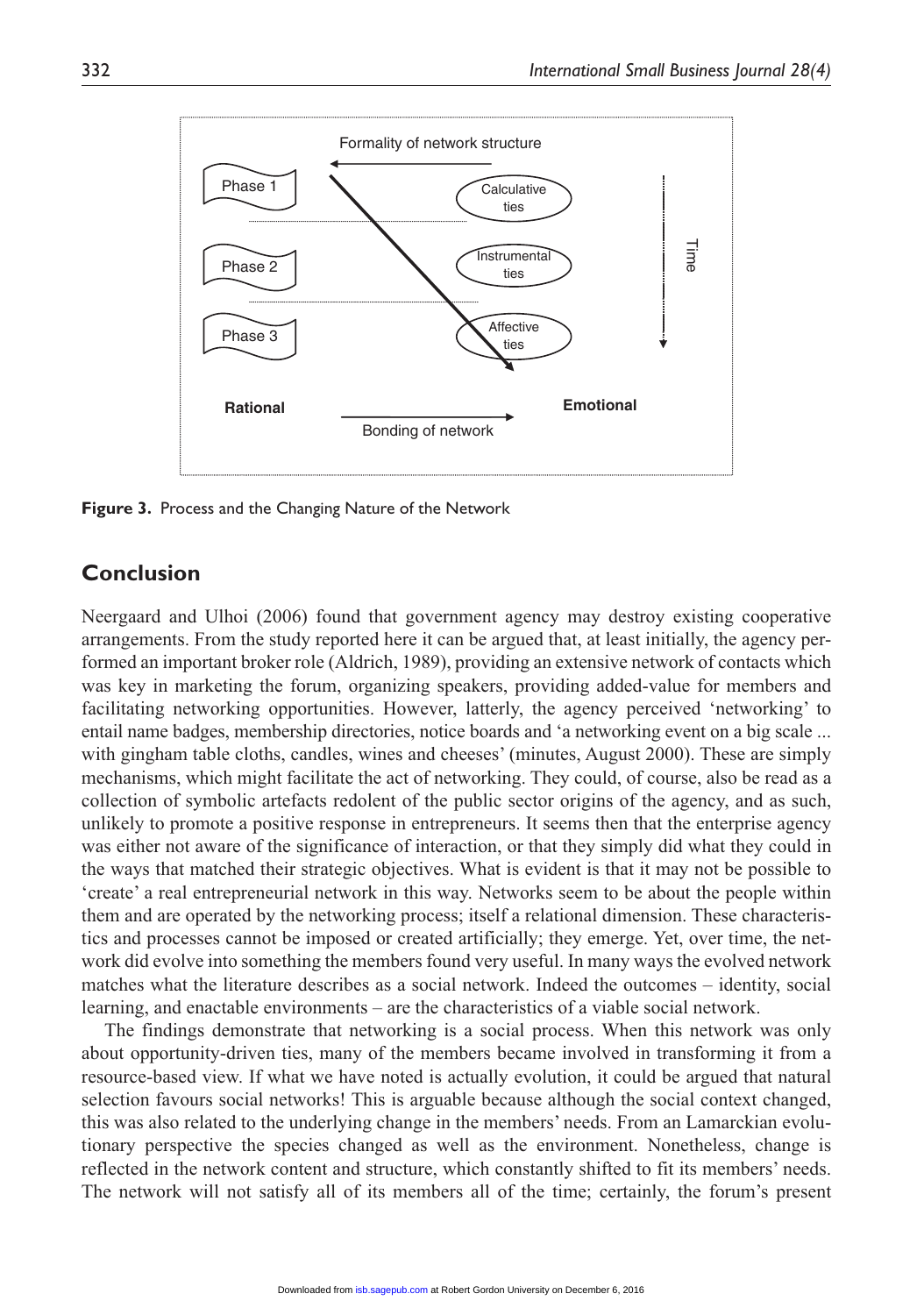development into a small, strong-tie network will not suit those seeking a larger network of indirect ties to substantially increase their access to information. However, it is argued that 'networking involves expanding one's circle of trust' (Aldrich, 1989: 108) and this involves nurturing casual, weak ties into strong ties. This appears to be the process that we observed. While similar findings have been made for dyadic ties moving from weak and instrumental to strong and multiplex (Larson, 1992; Johannisson et al., 1994; Jack et al., 2004), this is the first time that a similar dynamic has been identified at the level of the network itself.

While previous work within the entrepreneurship, economic and industrial marketing literature has recognized the need to examine exchange relationships (Mitchell, 1962; Grannovetter, 1985; Casson, 1990; Easton and Håkansson, 1996; Denrell et al., 2003; Ford et al., 2003; Biggart and Delbridge, 2004; Casson and Guista, 2007), in this article a detailed discussion is provided which demonstrates what happens within exchange relations and also considers the development of a network. The findings, therefore, have a number of implications for network research. The key implication from this study is that theory which prioritizes networks as primarily based on resources is much too narrow. Obviously, resource dependency is a key aspect and undoubtedly a motivation to network. However, what seems to make the 'net' work is the interactions and these are based on social factors; affinity, shared attitudes and trust. Theory which tries to explain from purely a functional perspective cannot encompass what it means to network. Attempts to chart this network, with all the caveats that must accrue to a single study, suggest that networking may have a calculative instrumental purpose which provides a guide to how structures evolve. However, the process of networking is profoundly social. It is based on knowledge of the other and derived through interaction that satisfies human rather material needs. Thus network process is emotional. In consequence it can be argued that while networks may emerge from a rational instrumental concern to extend resources, the bonding process that characterizes how networks work, is less about reciprocity of resources but more about social exchange and mutuality.

#### **References**

- Aldrich HE (1989) Networking among women entrepreneurs. In: Hagan O, Rivchun C, and Sexton D (eds) *Women-owned Businesses*. New York: Praeger, pp. 103–132.
- Aldrich HE (2001) Who wants to be an evolutionary theorist: Remarks on the occasion of the year 2000 OMT Distinguished Scholar Career Award Presentation. *Journal of Management Enquiry* 10(2): 115–127.
- Aldrich HE and Zimmer C (1986) Entrepreneurship through social networks. In: Sexton D, Smilor R (eds) *Art and Science of Entrepreneurship*. Cambridge MA: Ballinger Publishing Company, pp. 3–23.
- Alvesson M and Sköldberg K (2000) *Reflexive Methodology: New Vistas for Qualitative Research.* London: SAGE Publications.
- Anderson JC, Håkansson H and Johanson J (1994) Dyadic business relationships within a business network context, *Journal of Marketing*, 58(4): 1–15.
- Anderson AR and Jack SL (2002) The articulation of entrepreneurial social capital: Content and process. *Entrepreneurship and Regional Development* 14(3): 193–210.
- Anderson AR, Park J, and Jack SL (2007) Entrepreneurial social capital: Conceptualizing social capital in new high-tech firms. *International Small Business Journal* 25(3): 243–267.
- Arias JTG (1995) Do networks foster innovation. *Management Decision* 33(9): 52–56.
- Arocena J (1984) Le Genie et le Carnet d'adresses' [The Genius and the Address Book], *Autrement* 59: 182–7.
- Barnir A and Smith K (2002) Interfirm alliances in the small business: The role of social networks. *Journal of Small Business Management* 40(3): 219–232.
- Biggart N and Delbridge R (2004) Systems of exchange. *Academy of Management Review* 29(1): 28–49.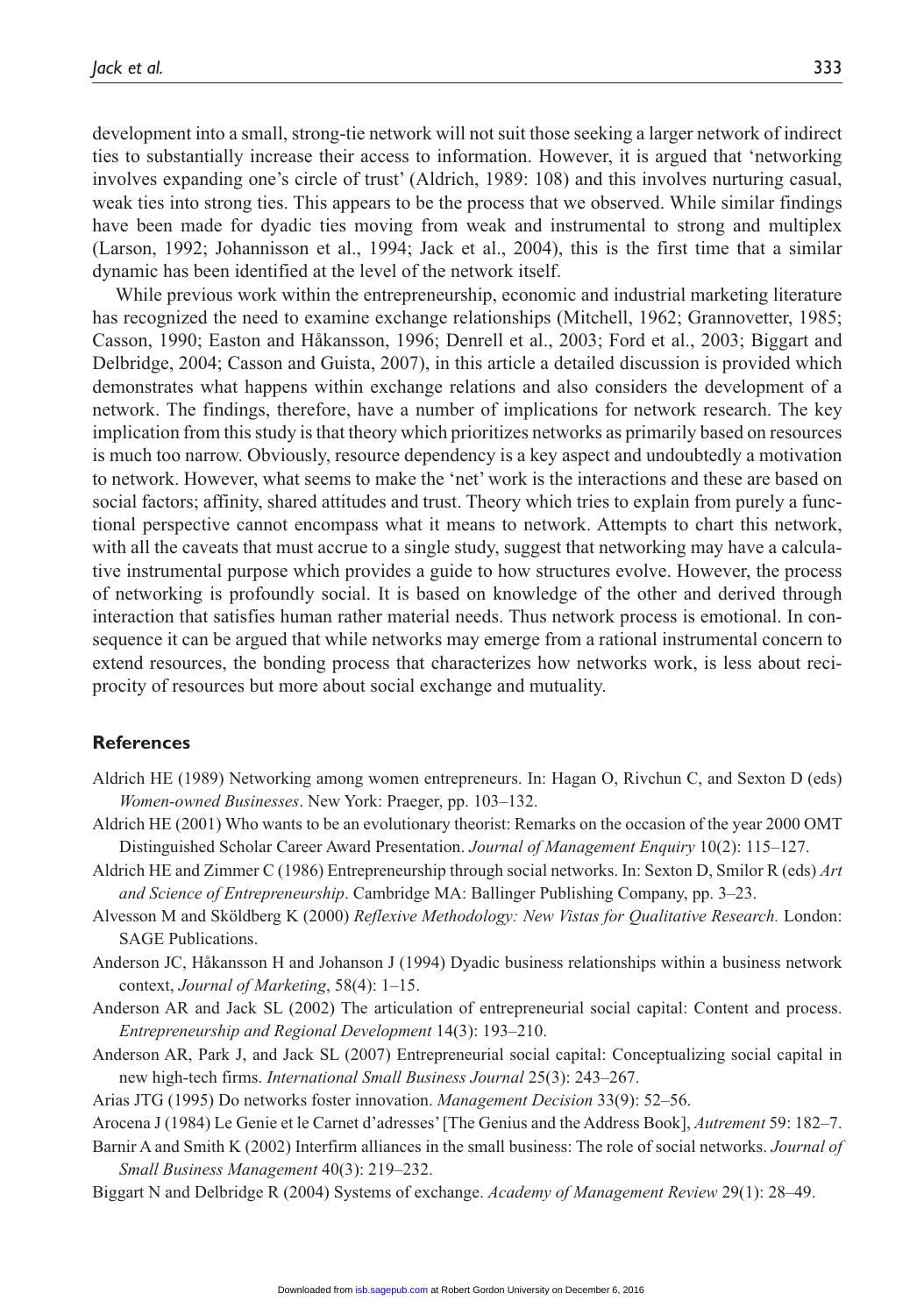- Birley S (1985) The role of networks in the entrepreneurial process. *Journal of Business Venturing* 1(1): 107–117.
- Blackburn RA, Curran J, and Woods A (1990) *Exploring Enterprise Cultures: Small Service Sector Owners and Their Views.* Kingston upon Thames: Small Business Research Centre, Kingston University.
- Bøllingtoft A (2007) A critical realist approach to quality in observational studies. In Neergaard H, Ulhoi JP (eds) *Handbook of Qualitative Research Methods in Entrepreneurship.*London: Edward Elgar, 406–433.
- Borgatti SP (2002) The state of organizational social network research today. Available at: www.analytictech. com/mb874/Borgatti%2020The%20state%20of%20organizational%20network%20research%202.doc (accessed 23 February 2006).
- Borgatti SP and Foster PC (2003) The network paradigm in organization research. *Journal of Management*  29(5): 991–1013.
- Brüderl J and Preisendörfer P (1998) Network support and the success of newly founded businesses. *Small Business Economics* 10: 213–225.
- Burrell G and Morgan G (1979) *Sociological Paradigms and Organizational Analysis.* London: Heinemann Educational Books.
- Carsrud AL and Johnson RW (1989) Entrepreneurship: A social psychological perspective. *Entrepreneurship and Regional Development* 1: 21–31.
- Casson M (1990) *Enterprise and Competitiveness.* Oxford: Clarendon.
- Casson M and Guista M (2007) Entrepreneurship and social capital: Analysing the impact of social networks on entrepreneurial activity from a rational action perspective. *International Small Business Journal* 25: 220–244.
- Chell E and Baines S (2000) Networking, entrepreneurship and micro business behaviour. *Entrepreneurship and Regional Development* 12: 195–215.
- Chell E and Haworth JM (1992) The development of a research paradigm for the investigation of entrepreneurship: Some methodological issues. *UIC/AMA Research Symposium on Marketing and Entrepreneurship*, INSEAD, France.
- Coviello NE (2005) Integrating qualitative and quantitative techniques in network analysis. *Qualitative Marketing Research: An International Journal* 8(1): 39–60.
- Curran J and Blackburn R (2001) *Researching the Small Enterprise.* London: SAGE Publications.
- Curran J and Blackburn R (1994) *Small Firms and Local Economic Networks: The Death of The Local Economy.* London: Paul Chapman Publishing.
- Davidsson P and Honig B (2003) The role of human and social capital among nascent entrepreneurs. *Journal of Business Venturing* 18(3): 301–331.
- De Koning AJ (1999) Opportunity Formation from a Socio-Cognitive Perspective. Babson College/Kauffman Foundation Entrepreneurship Research Conference, Columbia SC, May 1999.
- Denrell J, Fang C, and Winter S (2003) The economics of strategic opportunity. *Strategic Management Journal* 24: 977–990.
- Drakopolou Dodd S, Jack SL and Anderson AR (2002) "Scottish Entrepreneurial Networks in an International Context", *International Small Business Journal*, 20(2): 213–219.
- Easton G (1995) Methodology and industrial networks. In: Möller K, Wilson DT (eds) *Business Marketing: An Interaction and Network Perspective*. Norwell, MA: Kluwer Academic Publishing, 411–491.
- Easton G and Håkansson H (1996) Markets as networks: Editorial introduction. *International Journal of Research in Marketing* 13: 407–413.
- Eisenhardt KM (1989) Building theories from case study research. *Academy of Management Review* 14(4): 532–550.
- Etzioni A (1988) *The Moral Dimension, Towards a New Economics.* New York: The Free Press.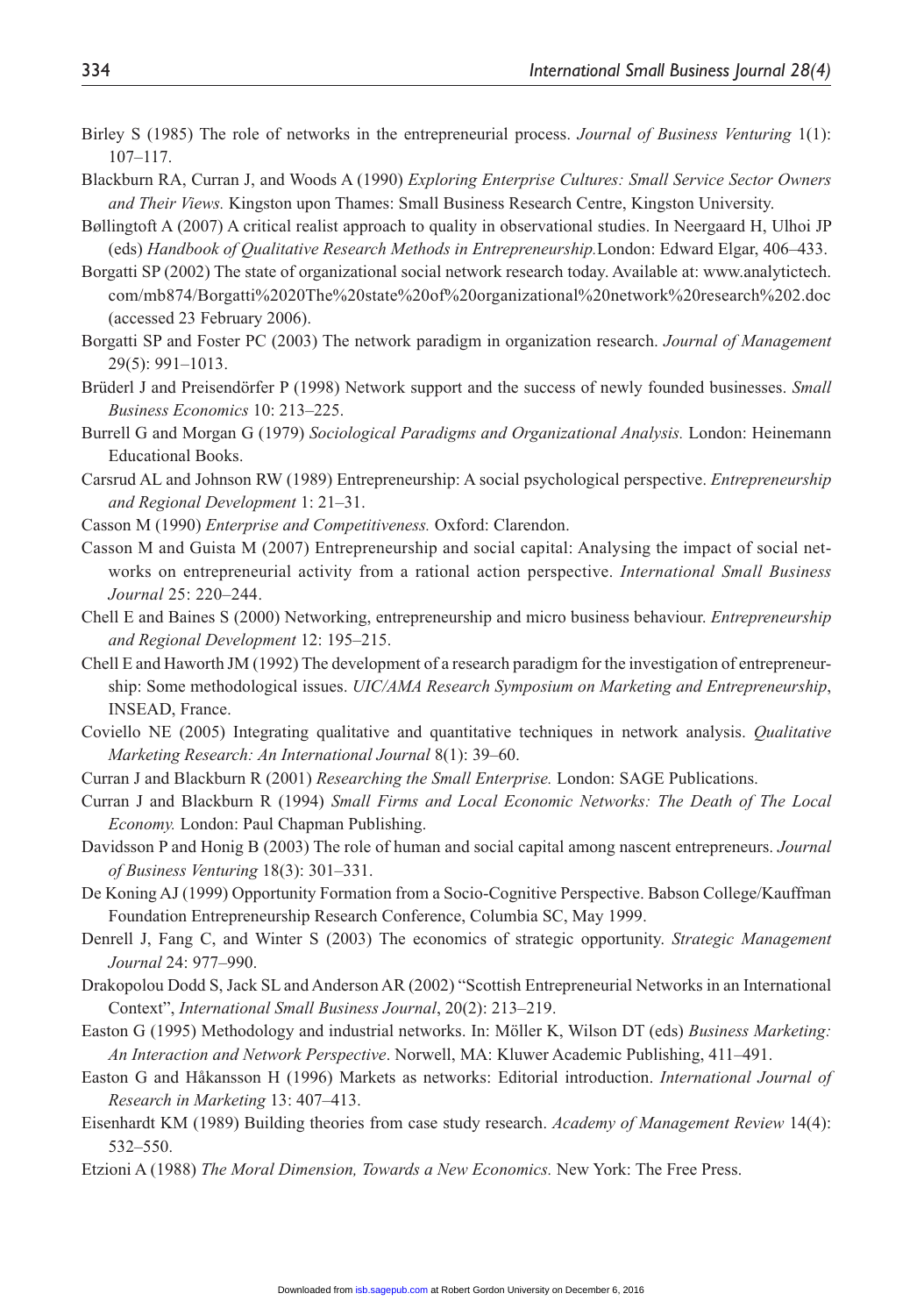- Finch J (2002) The role of grounded theory in developing economic theory. *Journal of Economic Methodology* 9(2): 213–234.
- Fombrun CJ (1982) Strategies for network research in organizations. *Academy of Management Review* 7(2): 280–291.
- Ford D, Gadde L-E, Håkansson H, and Snehota I (2003) *Managing Business Relationships.* Chichester: John Wiley.
- Foss L (1994) Entrepreneurship: The impact of human capital, a social network and business resources on start-up. Unpublished PhD thesis, Norwegian School of Economics and Business Administration, Bergen.
- Gadde LE, Huemer L and Håkansson H (2003) Strategizing in industrial networks, *Industrial Marketing Management*, 32(5): 357–65
- Gioia D and Pitre E (1990) Multiple perspectives on theory building. *Academy of Management Review* 15(4): 584–602.
- Glaser B and Strauss A (1967) *The Discovery of Grounded Theory: Strategies for Qualitative Research.* New York: Aldine.
- Granovetter M (1973) The strength of weak ties. *American Journal of Sociology* 78(6): 1360–1380.
- Granovetter M (1985) Economic action and social structure: The problem of embeddedness. *American Journal of Sociology* 91(3): 481–510.
- Grant P and Perren L (2002) Small business and entrepreneurial research: Meta-theories, paradigms and prejudices. *International Small Business Journal* 20(2): 185–211.
- Greve A and Salaff JW (2003) Social networks and entrepreneurship. *Entrepreneurship Theory and Practice* 28(1): 1–22.
- Halinen A and Tornroos JA (2005) Using case study methods in the study of contemporary business networks. *Journal of Business Research* 58(9): 1285–1297.
- Hansen EL (1995) Entrepreneurial networks and new organisation growth. *Entrepreneurship Theory and Practice* 19(4): 7–19.
- Hill J, McGowan P, and Drummond P (1999) The development and application of a qualitative approach to researching the marketing networks of small firm entrepreneurs. *Qualitative Market Research* 2(2): 71–81.
- Hite JM (2003) Patterns of multidimensionality among embedded network ties: a typology of relational embeddedness in emerging entrepreneurial firms, *Strategic Organization*, 1(1), 9–49.
- Hite JM (2005) Evolutionary processes and paths of relationally embedded network ties in emerging entrepreneurial firms. *Entrepreneurship: Theory and Practice* 29(1): 113–144.
- Hite JM and Hesterly WS (2001) The evolution of firm networks: from emergence to early growth of the firm, *Strategic Management Journal*, 22(3): 275–286.
- Hoang H and Antoncic B (2003) Network-based research in entrepreneurship: A critical review. *Journal of Business Venturin*g 18(2): 165–187.
- Huggins R (2000) The success and failure of policy-implanted inter-firm network initiatives: Motivations, processes and structure. *Entrepreneurship and Regional Development* 12: 11–135.
- Human S and Provan K (1996) External resource exchange and perceptions of competitiveness within organizational networks: An organizational learning perspective. *Frontiers of Entrepreneurship Research*. Available at: www.babson.edu/entrep/fer/papers96/human/
- Jack S (2010) Approaches to studying networks: Implications and outcomes. *Journal of Business Venturing* 25(1): 120–137.
- Jack SL and Anderson AR (2002) The effects of embeddedness on the entrepreneurial process. *Journal of Business Venturing* 17(5): 467–487.
- Jack S, Dodd SD, and Anderson A (2008) Change and the development of entrepreneurial networks over time: A processual perspective. *Entrepreneurship and Regional Development* 20(2): 125–159**.**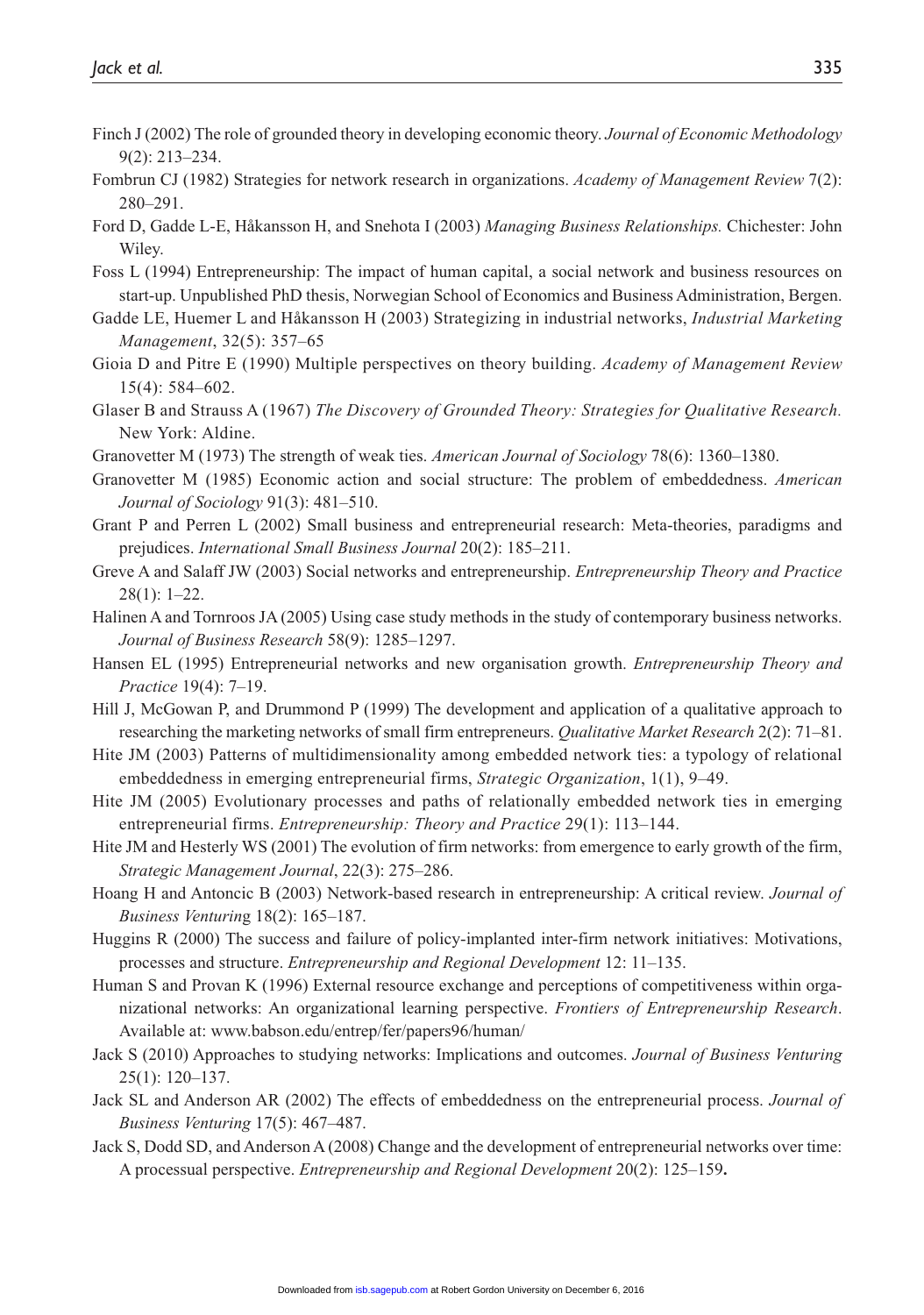- Jack SL, Dodd SD, and Anderson AR (2004) Social structures and entrepreneurial networks: The strength of strong ties. *International Journal of Entrepreneurship and Innovation* 5(2): 107–120.
- Johannisson B (1986) Network strategies: Management technology for entrepreneurship and change. *International Small Business Journal* 5(1): 19–30.
- Johannisson B (1987) Beyond process and structure: Social exchange networks. *International Studies of Management and Organisation* XVII (1): 3–23.
- Johannisson B (1988) Business formation: A network approach. *Scandinavian Journal of Management* 49(3/4): 83–99.
- Johannisson B (1996) The dynamics of entrepreneurial networks. *Frontiers of Entrepreneurship Research,*  Babson College, Wellesley MA. Available at: www.babson.edu/entrep/fer/papers96/johannis/
- Johannisson B and Mønsted M (1997) Contextualizing entrepreneurial networking. *International Journal of Management and Organization* 27(3): 109–137.
- Johannisson B and Nilsson A (1989) Community entrepreneurs: Networking for local development. *Entrepreneurship and Regional Development* 1(1): 3–19.
- Johannisson B and Peterson R (1984) The personal networks of entrepreneurs. Paper presented at the ICSB Conference, Ryerson Polytechnical Institute, Toronto.
- Johannisson B, Alexanderson O, Nowicki K, and Senneseth K (1994) Beyond anarchy and organization: Entrepreneurs in contextual networks. *Entrepreneurship and Regional Development* 6(3): 329–356.
- Johanson J and Mattsson L (1987) Interorganisational relations in industrial systems: a network approach compared with a transaction cost approach, *International Studies of Management and Organisation*, 17(1): 34–48.
- Larson A (1992) Network dyads in entrepreneurial settings: A study of the governance of exchange relationships. *American Science Quarterly* 37, 76–104.
- Larson A and Starr J (1993) A network model of organization formation. *Entrepreneurship: Theory and Practice* Winter, 5–15.
- Lechner C and Dowling M (2003) Firm networks: External relationships as sources for the growth and competitiveness of entrepreneurial firms. *Entrepreneurship and Regional Development* 15: 1–26.
- Mitchell JC (1969) The concept and use of social networks. In: Mitchell JC (ed.) *Social Networks in Urban Situations.* Manchester: Manchester University Press, 1–50.
- Mitchell JC (1973), Networks, Norms and Institutions, in *Network Analysis. Studies in Human Interaction*, Eds. J. Boissevain and J.C. Mitchell, Mouton, The Hague, pp.2–35.
- Neergaard H, Shaw E, and Carter S (2005) The impact of gender, social capital and networks on business ownership: A research agenda. *International Journal of Entrepreneurial Behaviour and Research* 11(5): 338–357.
- Neergaard H and Ulhoi J (2006) Transformation of interorganizational entrepreneurial networks. *Entrepreneurship Theory and Practice* 30(4): 519–539.
- ODonnell A, Gilmore A, Cummins D, and Carson D (2001) The network construct in entrepreneurship research: A review and critique. *Management Decision* 39(9): 749–760.
- Ostgaard TA and Birley S (1994) Personal networks and firm competitive strategy a strategic or coincidental match? *Journal of Business Venturing* 9: 281–305.
- Schutjens V and Stam E (2003) The evolution and nature of young firm networks: A longitudinal perspective. *Small Business Economics* 21: 115–134.
- Scottish Enterprise (1993) *Improving the Business Birth Rate: A Strategy for Scotland.* Glasgow: Scottish Enterprise*.*
- Silverman D (2000) *Doing Qualitative Research.* London: SAGE Publications.